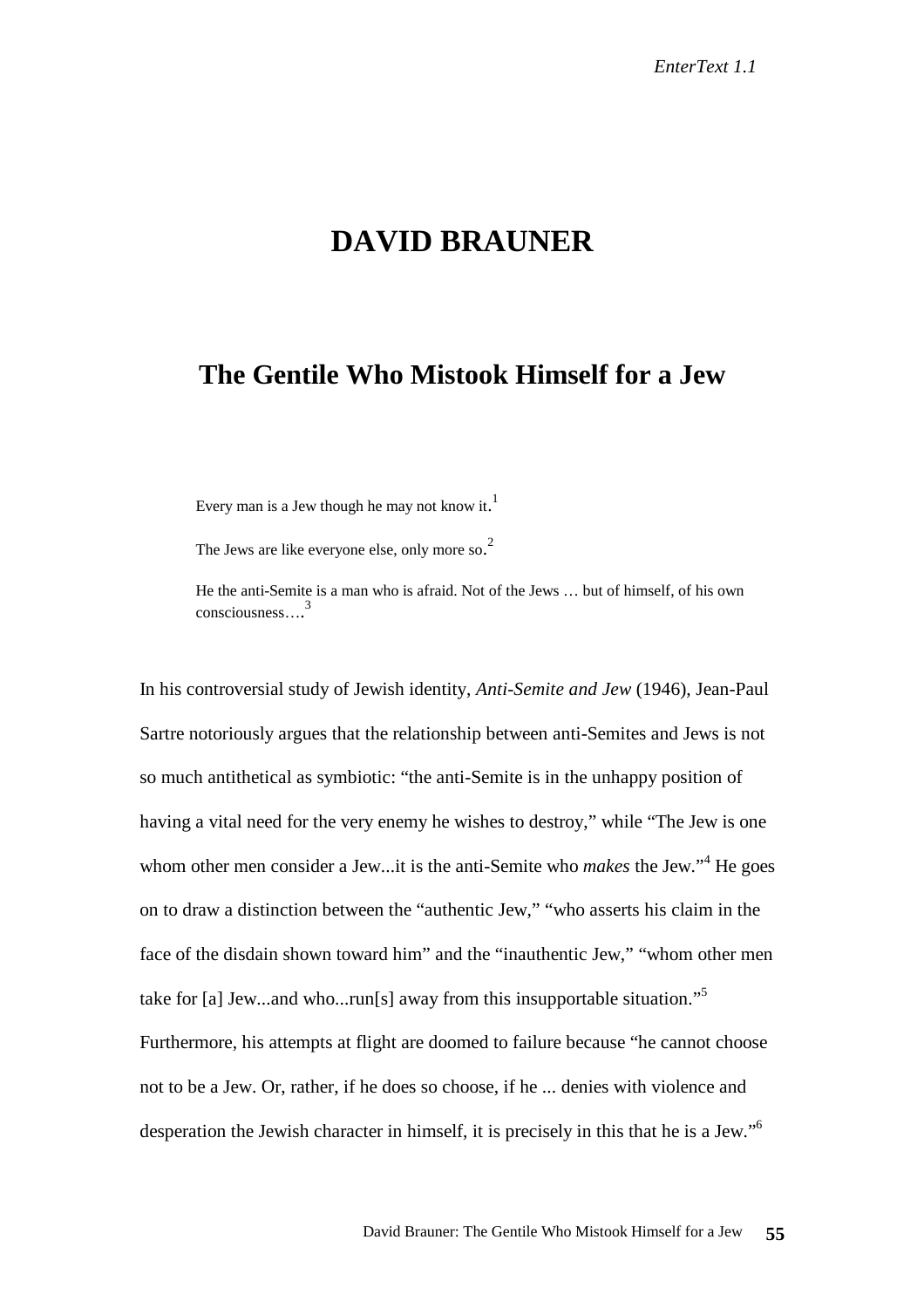This "damned if you do, damned if you don't" conundrum leads, in turn, to compulsive second-guessing, and to self-alienation:

the Jew is not content to act or think; he sees himself act, he sees himself think ...The Jew, because he knows he is under observation, takes the initiative and attempts to look at himself through the eyes of others...while he contemplates himself with the "detachment" of another, he feels himself in effect *detached* from himself; he becomes another person, a pure witness.<sup>7</sup>

Sartre's conception of Jewish identity as essentially reactive, the product not of an autonomous history, tradition, or religion, but of a dialectic with the hostile perception of the Gentile other, is disempowering, deterministic and arguably (in spite of the obvious philo-Semitic inclinations of the book) anti-Semitic.<sup>8</sup> However, it continues to define the theoretical terms of the debate over Jewish identity. Sander Gilman's seminal study *Jewish Self-Hatred: Anti-Semitism and the Hidden Language of the Jews* (1986), for example, though it only mentions *Anti-Semite and Jew* briefly, is predicated on the Sartrean premise that Jews cannot escape the identity imposed upon them by the (anti-Semitic Other) because "As Jews react to the world by altering their sense of identity … so they become what the group labeling them as Other had determined them to be."<sup>9</sup> Even Alain Finkielkraut, who, in *The Imaginary Jew* (1980), argues that "what made me Jewish was not the gaze of the Other, but the competitive desire to capture his attention for myself when it was being sought by everyone else" implicitly confirms the very thesis that he seeks to invert, in that he seeks reification of his (Jewish) self in terms of the (non-Jewish) Other.<sup>10</sup> Whatever their limitations, then, Sartre's observations provide a very useful model for considering the ways in which post-war Jewish novelists represent Jews, anti-Semites, and the relations between them. In particular, I want to look at three postwar American-Jewish novels - Arthur Miller's *Focus* (1945), Bernard Malamud's *The*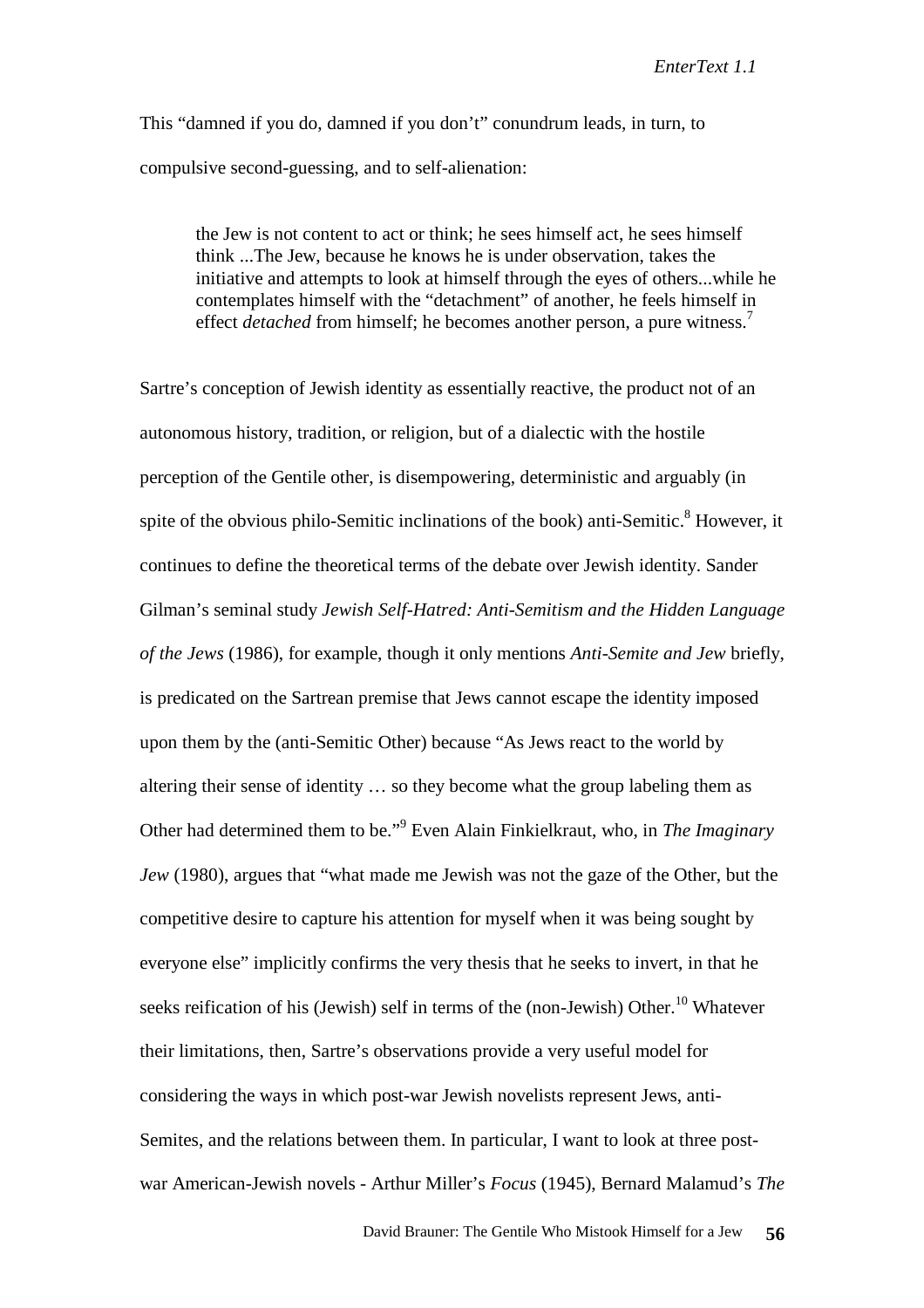*Assistant* (1957), and Emily Prager's *Eve's Tattoo* (1992), in which the process of self-detachment that Sartre describes is embodied in the form of Gentiles who mistake themselves for Jews. However, whereas Sartre's definition of Jewishness (whether of the "authentic" or "inauthentic" kind) take as a *donné* the presence of an internalized racism, or self-hatred, in the Jew, these novels represent Jewishness (as it manifests itself in converted Gentile and Jewish-born Jew) in characteristically ambivalent terms.

That some Jews have often wished themselves Gentiles is incontestable: whether the result of a desire for cultural assimilation, for socioeconomic advantage, or as a safeguard against religious persecution, Jews have, for centuries, changed names, neighbourhoods, professions and religions in order to pass themselves off as Gentiles. Even when remaining recognizably Jewish, they have often sought to minimize or elide differences between themselves and their host communities. It is hardly surprising that many protagonists in post-war Jewish fiction are, to use Ivan Kalmar's term, distinctly "eji" about their Jewishness, if not actually at pains to disguise or deny it.<sup>11</sup> What is perhaps rather odd is the number of Jewish post-war novels featuring Gentiles who, in various ways and to various extents, become Jewish.12 Hollywood studios (many of them of course historically owned by Jews) have frequently employed non-Jews to portray Jews on film in order to facilitate sympathy between these characters and the (predominantly Gentile) audience, and in Laura Z. Hobson's novel *Gentleman's Agreement* (1947) – which was made into a highly successful Hollywood film with Gregory Peck in the lead role – a non-Jewish investigative journalist pretends to be Jewish in order to discover for himself, and reveal to his readers, the extent to which anti-Semitism is endemic in genteel American society. In the novels that I want to look at, however, the process of Gentile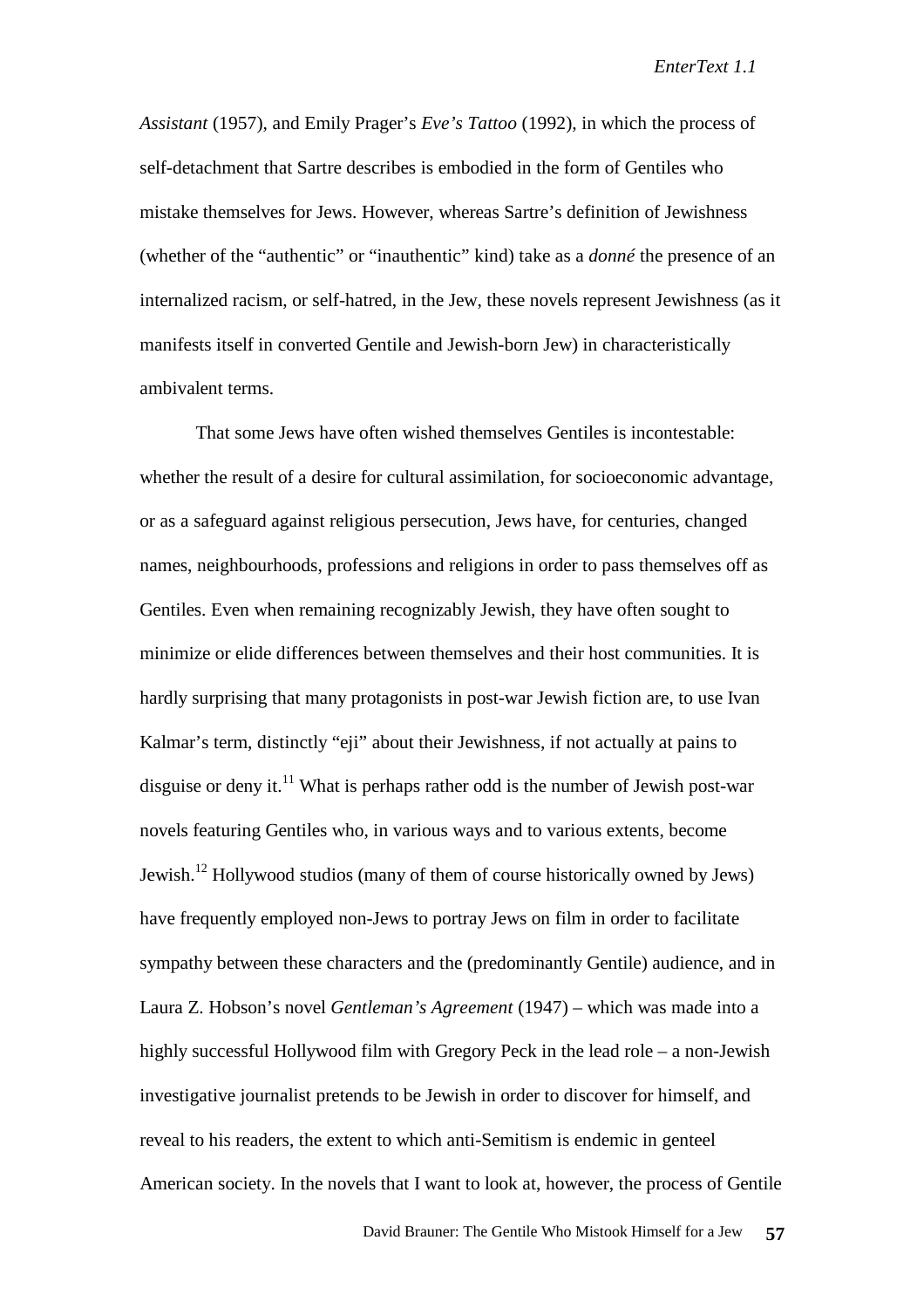identification with Jewishness goes well beyond this sort of temporary expedient, so that, taken together, they form a sub-genre of post-war Jewish fiction.<sup>13</sup>

Perhaps the most famous example in fiction of a Gentile who mistakes himself for a Jew is Frank Alpine in Bernard Malamud's *The Assistant*. Malamud, like most of his contemporaries, disliked the term Jewish-American writer, finding it "schematic and reductive" and insisting "I'm an American, I'm a Jew, and I write for all men."14 Typically, "American" takes precedence over "Jew" when Malamud defines his identity. In interviews, he consistently argues that the Jewishness of his writing, far from indicating a parochial ethnicity, actually reflects a desire to transcend the particular and peculiar and deal with the general and universal: "I try to see the Jew as universal man … The Jewish drama is prototypic, a symbol of the fight for existence in the highest possible human terms."15 This universalist, humanist view of Jewishness is articulated in *The Assistant* by Morris Bober, the Jewish grocer whose assistant the Gentile Frank Alpine becomes.

Having worked at Bober's side for some time (partly to atone for his role in a robbery in which his accomplice had beaten Bober, and partly because of a growing attachment to the grocer's daughter, Helen), his casual, unreflective anti-Semitism gradually modulating into a more thoughtful curiosity, Alpine finally raises the issue of Jewish identity with Bober: "What I like to know is what is a Jew anyway?"<sup>16</sup> This theme unsettles the grocer somewhat, and he struggles to find answers to Frank's questions, frequently having recourse to the rather abstract notion of a respect for "the [Jewish] Law" (which seems not to involve the observance of Jewish holidays or dietary restrictions).

That Alpine's relationship to Bober is not so much assistant (*pace* the novel's title) as substitute, or surrogate, is signalled from the outset. In one of the first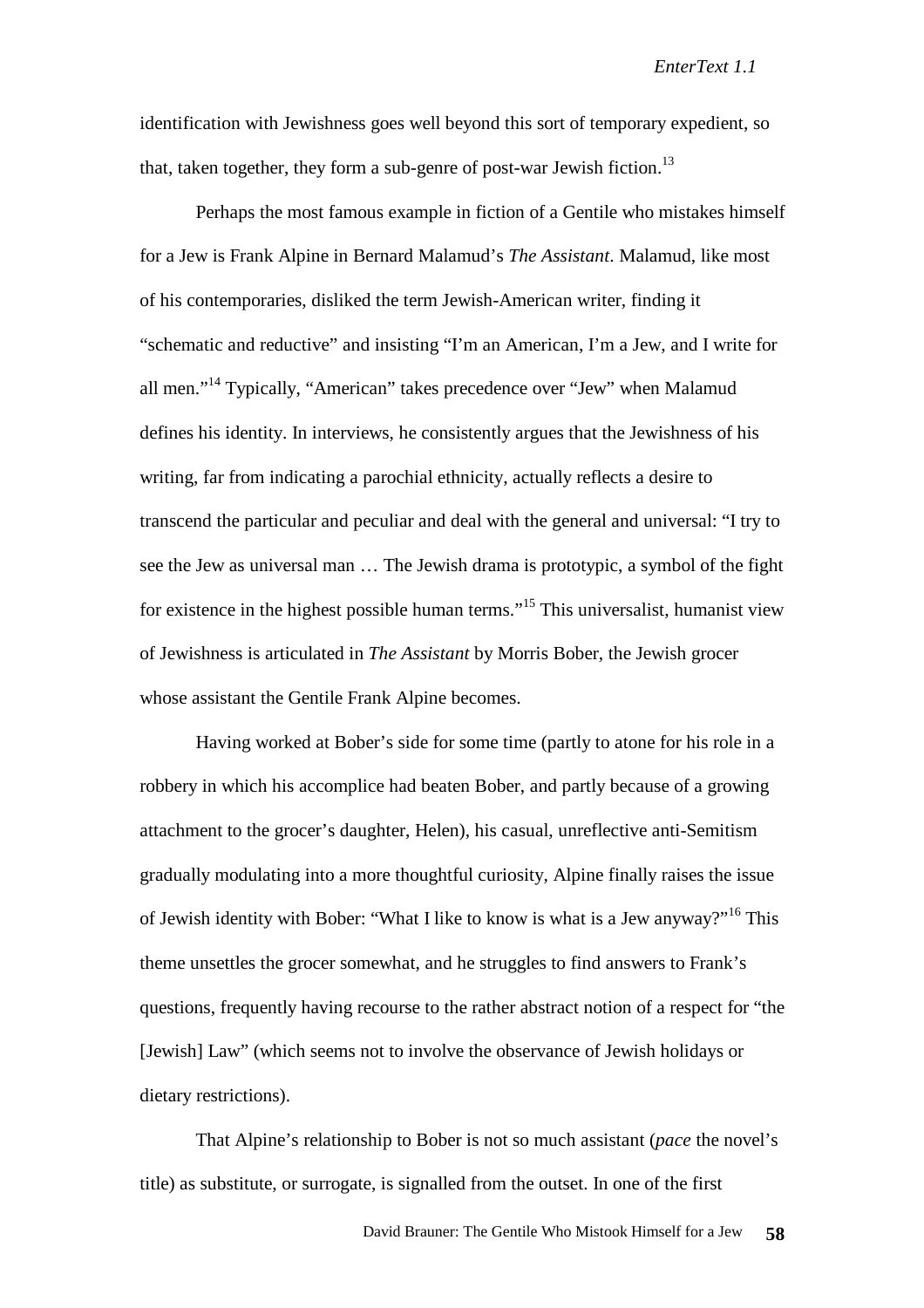conversations they have, Bober reflects sadly to himself that "I am sixty and he talks like me $"^{17}$  and he is soon warning Alpine, with proleptic irony, "A young man without a family is free. Don't do what I did,"<sup>18</sup> but when Bober collapses with pneumonia, Alpine symbolically removes the grocer's apron and puts it (like an albatross) round his neck.

The Jew lay white and motionless on the couch. Frank gently removed his apron. Draping the loop over his own head, he tied the tapes around him. "I need the experience," he muttered.<sup>19</sup>

The connotations of "experience" here – encompassing both Alpine's practical need for knowledge of retailing and his moral and spiritual desire to assume Bober's familial responsibilities, to prove himself worthy of bearing Bober's emotional, spiritual and financial burdens – are extended when Bober later suffers a relapse and dies suddenly.

At the funeral, the Rabbi's eulogy restates Bober's definition of Jewishness in pluralist terms: "'There are many ways to be a Jew ... Morris Bober was to me a true Jew because he lived in the Jewish experience, which he remembered, and with the Jewish heart."'20 Just as Bober's own explanation of Jewishness raised more questions than it answered, so here what the Rabbi means precisely by "the Jewish experience" and "the Jewish heart" is not entirely clear. For Alpine, however, the funeral is a defining moment. During the ceremony, he falls into the grocer's open grave, thereby symbolically asserting his right to Bober's patrimony, and when the grieving mother and daughter return home, it is no surprise either to them or to the reader that the old grocer's place has been taken by him: "As they toiled up the stairs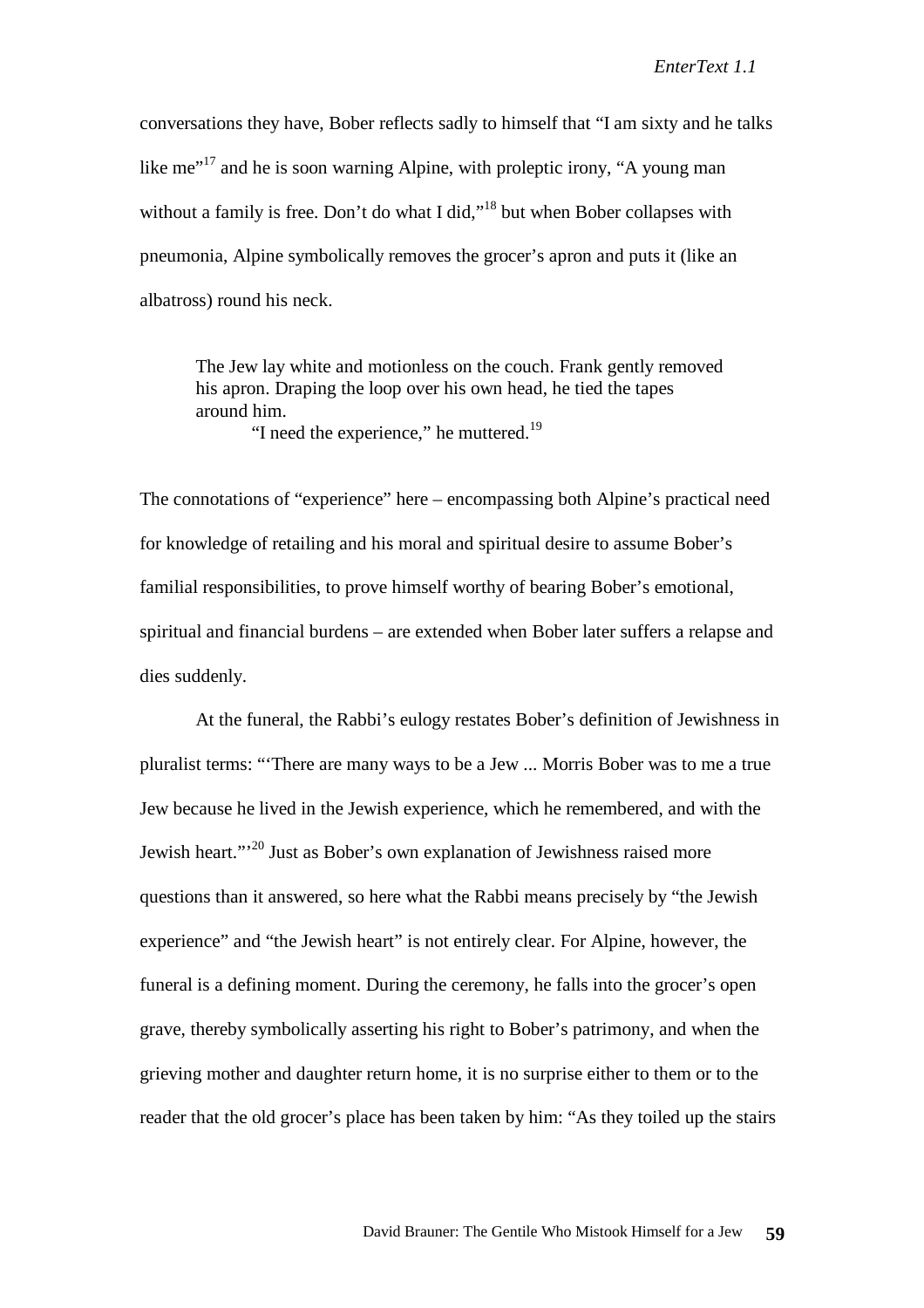they heard the dull cling of the register in the store and knew the grocer was the one who had danced on the grocer's coffin."<sup>21</sup>

The impression of patriarchal succession is reinforced here by the fact that both men are referred to not by name, but, generically, by profession. Of course the phrase "danced on the grocer's coffin" is more suggestive of triumph over a rival than of redemptive suffering on his behalf, and certainly there is an implicit element of primal conflict in the relationship between the men: though they have an instinctive sympathy for each other, there is also mutual distrust. Yet, finally, it is difficult to see Alpine's conversion to Judaism (which is related, abruptly, in the final paragraph of the novel) as anything other than a – paradoxically quasi-Christian attempt – to do penance for his past wrongs by adopting not just Bober's family, but also his ethical values, signified by his Jewishness, "One day in April Frank went to the hospital and had himself circumcised. For a couple of days he dragged himself around with a pain between his legs. The pain enraged and inspired him. After Passover he became a  $I_{\text{ew}}$ <sup> $,22$ </sup>

These wrongs now include the rape of Helen, whose bitter reproach ("Afterward, she cried, 'Dog - uncircumcised dog!" $^{23}$ ), coupled with his disgust at his sense of his own (unrestrained, Gentile) sexuality, arguably contributes as much as any spiritual revelation to Alpine's metamorphosis (so that the circumcision is a self-inflicted punishment, a self-emasculation, as well as a declaration of religious intent). By the end of the novel, certainly, Frank's attitude towards Helen seems more paternalistic than amorous: his most cherished goal is, apparently, no longer to seduce or even to marry her, but to earn the money to send her to college (something that Bober had tried, and failed, to do). If, as Malamud has suggested, "Jewish history [... is] a metaphor for the fate of all men," then Alpine's conversion would seem to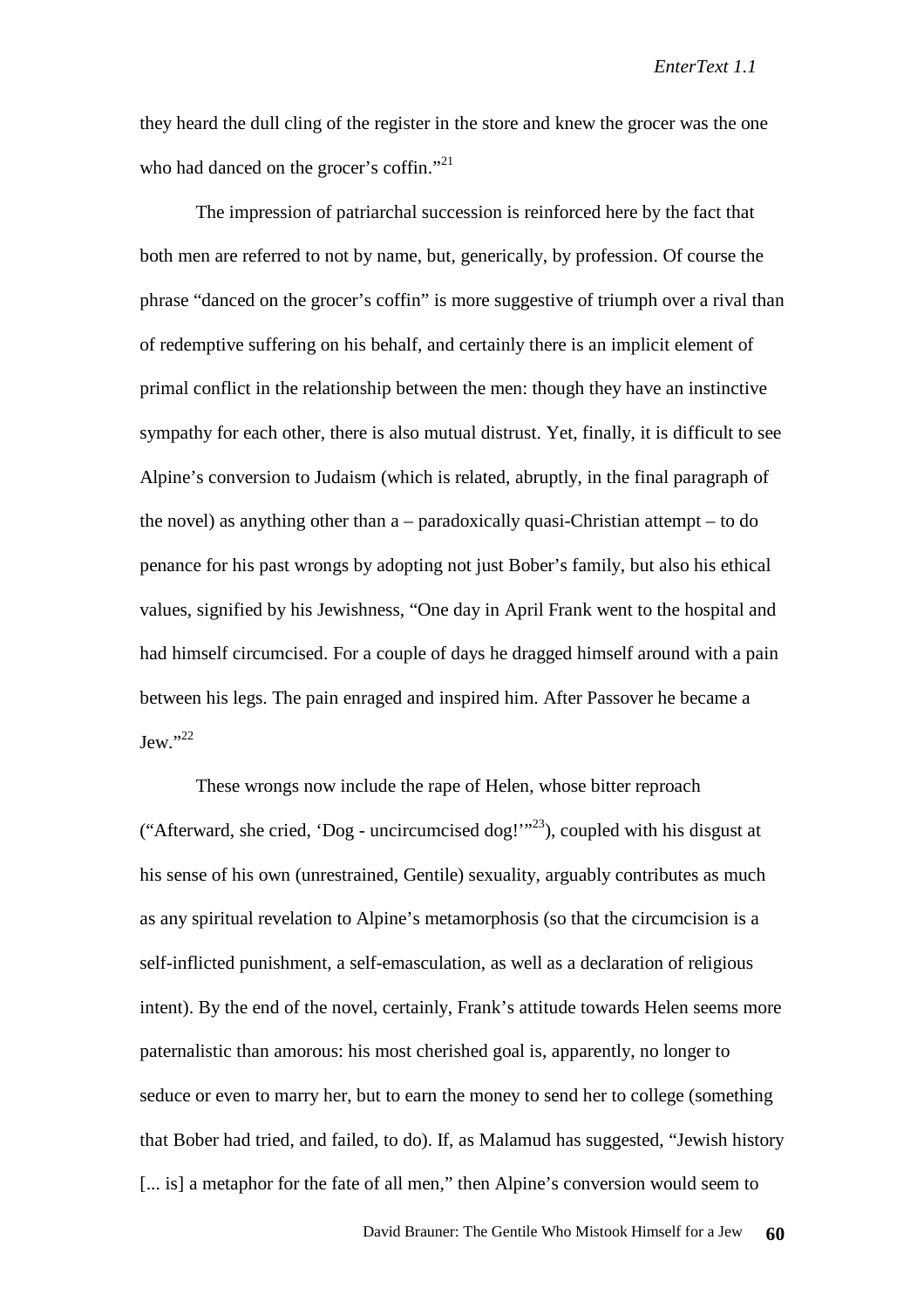represent the consummation of his moral journey from disaffected, self-pitying, selfloathing delinquency to industrious, altruistic, responsible respectability.<sup>24</sup> In embracing Judaism, Alpine is realizing (both in the sense of recognizing, and fulfilling) his own humanity: the fact that Bober is frequently referred to as "the Jew" reinforces the impression that this is a novel that operates more on a metaphorical than a literal level of signification.

In these humanist terms, Alpine's transformation from anti-Semite to Jew is a rite of passage: Alpine rejects his immature hostility and prejudice towards others, learning to accept his essential kinship with them, their common humanity. For Sartre, however, the attraction of humanism for Jewish intellectuals was precisely that it enabled them to deny their difference (that is, their Jewishness). Alpine's acceptance of his responsibilities may well seem characteristic of the authentic Jew; then again, if we see the conversion as an internalization of his anti-Semitism (that is, by becoming a Jew, Alpine justifies his own self-hatred, because in the eyes of the anti-Semite the Jew, by virtue of his Jewishness, is a legitimate object of hatred) then he comes to resemble the inauthentic Jew whose attempts to deny his own Jewishness only confirm it, and his conversion comes to seem less like a celebration of newfound humanity and more like an act of grim resignation, or even masochism.

Alpine's journey from anti-Semite to Jew is one that had already been undertaken by Laurence Newman, the protagonist of Arthur Miller's novel, *Focus*, some twelve years earlier. However, if Malamud offers little explanation of the psychological processes that this journey might entail, in Miller's novel each stage of Newman's progress is carefully analyzed. Whereas Malamud's is always one of the first names in any list of post-war American-Jewish fiction writers, Miller's rarely appears at all. In part this is because he is much better known as a playwright (apart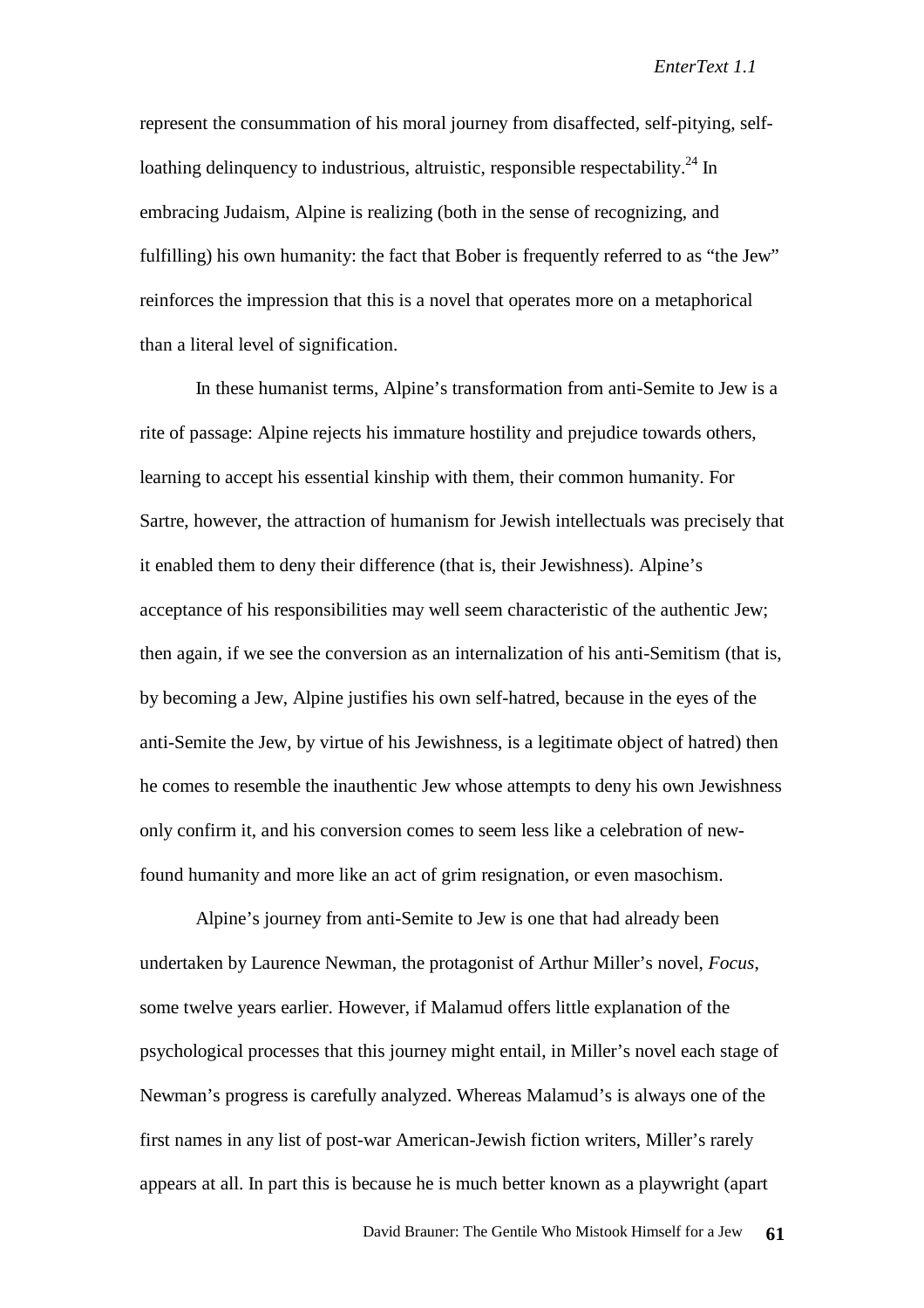from *Focus*, he has only published three other books of fiction in his long career), in part because his Jewishness has rarely been reflected explicitly in his work (*Incident at Vichy* and *Broken Glass* being obvious exceptions).25

Like Malamud, Miller is, ideologically, a humanist and a moralist. In his autobiography, he describes how the popularity of Charles E. Coughlin's Nazi propaganda wartime broadcasts in America moved him to pledge himself to use his writing to combat notions of ethnic difference:

I had somehow arrived at the psychological role of mediator between the Jews and America, and among Americans themselves as well. No doubt as a defense against the immensity of the domestic and European fascistic threat, which in my depths I interpreted as the threat of my own extinction, I had the wish, if not yet the conviction, that art could express the universality of human beings, their common emotions and ideas.<sup>26</sup>

The vehicle the young Miller (not yet established as a playwright) chose for his universalist message was *Focus*.

The novel opens with a symbolic episode in which Newman, whose name is carefully chosen for its racial ambiguity (in that it might or might not be a Jewish name) and for its emblematically American resonance (in that it alludes to the American myth of itself as a new Eden, in which a new man is born),  $27$  is woken in the night by the sounds of a fracas in the street and a voice shouting "Police!"<sup> $28$ </sup> Rather than calling 911, however, he ignores the woman's cries for help, reasoning that "she could take care of herself because she was used to this sort of treatment. Puerto Ricans were, he knew."<sup>29</sup>

Newman's prejudice, it soon becomes clear, is not confined to Puerto Ricans. As part of his job – recruiting secretarial staff for a large corporation – he routinely sifts out any Jewish applicants at the behest of the management. However, Newman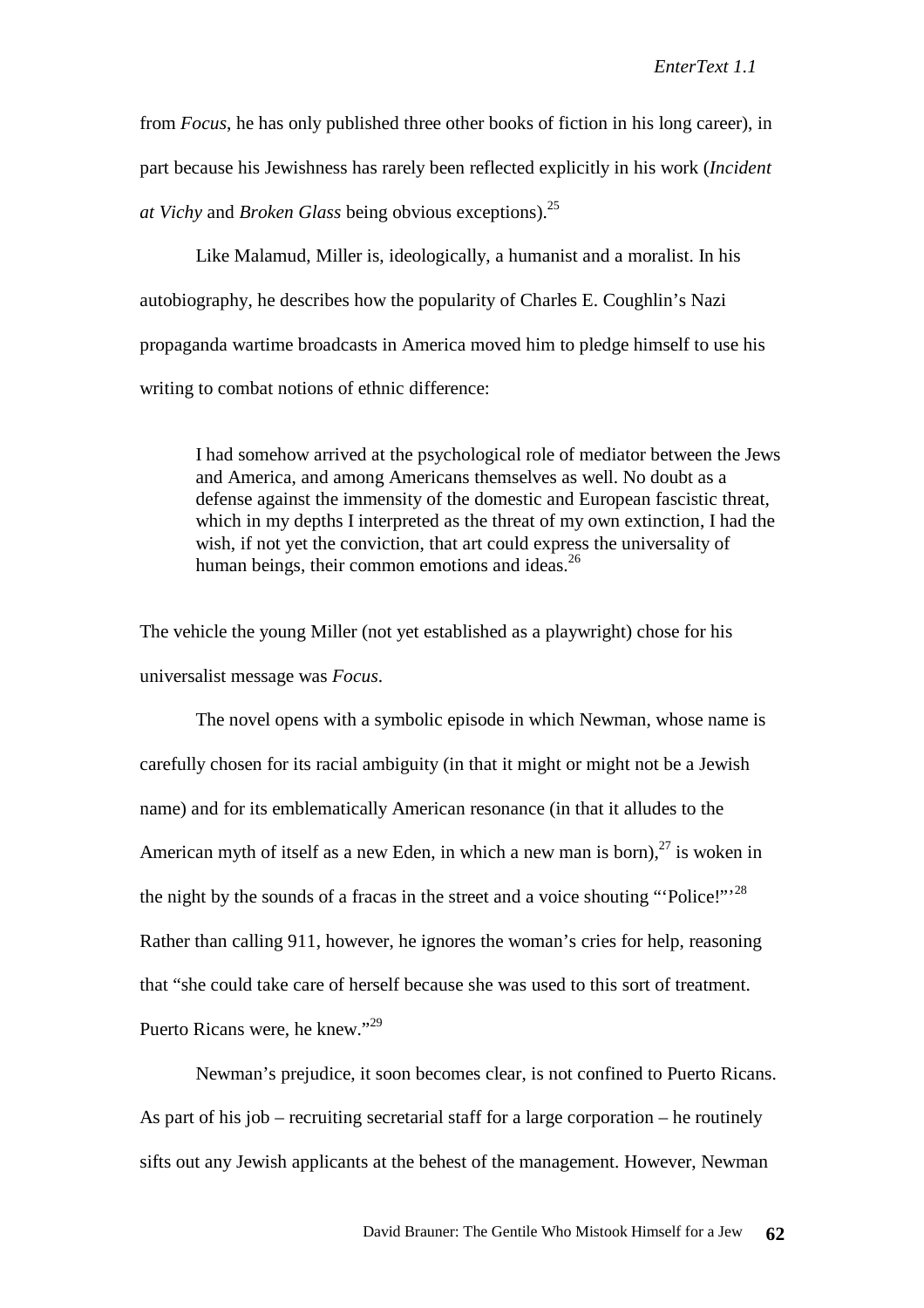is literally as well as metaphorically (which is to say, morally) myopic and when he lets one slip through the net, he is summarily reprimanded for his oversight and ordered to get a pair of glasses.<sup>30</sup> Ironically, it turns out that his reluctance to do so stems from the conviction that wearing glasses makes him look Jewish. When he is forced by these events at work to buy a pair, he comes home, tries them on, and his worst fears are confirmed:

In the mirror in his bathroom, the bathroom he had used for nearly seven years, he was looking at what might very properly be called the face of a Jew. A Jew, in effect, had gotten into his bathroom.<sup>31</sup>

Newman's initial response to this sense of self-alienation (it is his own reflection that he sees, but his own face now seems to be the face of another, an intruder, an impostor) is to reaffirm his Gentile identity by resuming his anti-Semitic practices at work with renewed zeal. Whilst conducting interviews to replace the Jewish girl, Newman encounters a candidate, Gertrude Hart, whom he decides is Jewish; he tries to dismiss her, but she becomes increasingly indignant, until the tables are turned and he becomes convinced that she believes him to be Jewish. Thoroughly discomfited, both by the implied accusation in her behaviour, and by a strong sexual attraction for her, which he struggles to master, Newman finds that he cannot defend himself:

he could not say he was not Jewish without colouring the word with his repugnance for it, and thus for her. And in his inability to speak, in his embarrassment she seemed to see conclusive proof, and strangely – quite insanely – he conceded that it was almost proof. For to him Jew had always meant impostor...

He was sitting there in the guilt of the fact that the evil nature of the Jews and their numberless deceits, especially their sensuous lust for women ... all were reflections of his own desires with which he had invested them. For this moment he knew it and perhaps never again, for in this moment her eyes had made a Jew of him...<sup>32</sup>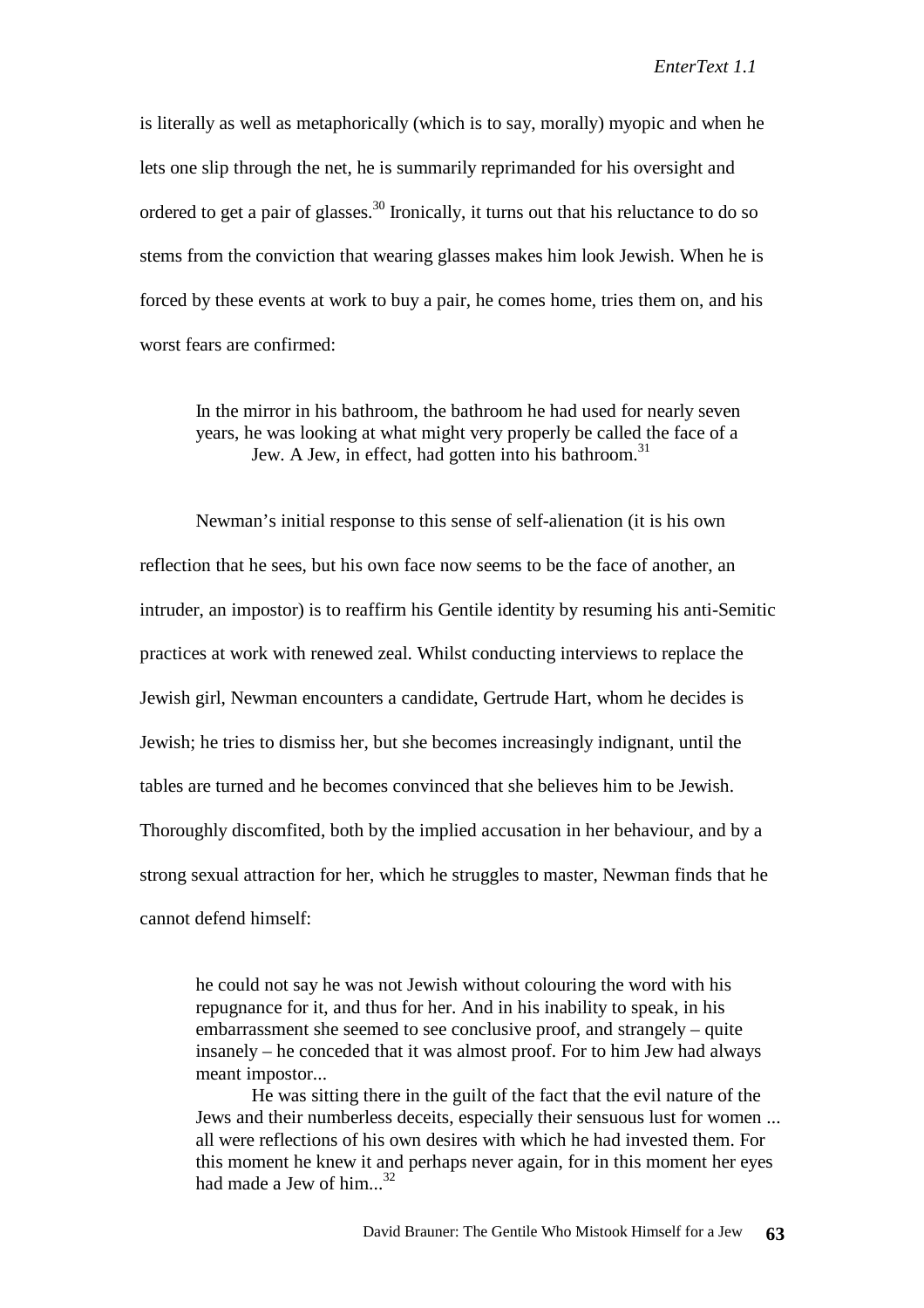*EnterText 1.1*

When he looked at his own reflection in the bathroom mirror, Newman tried to displace his feelings of self-hatred, seeing the Jew looking back at him as an interloper who had, somehow, inexplicably, "gotten into his bathroom," but when he sees his own (suspicions of her) Jewishness mirrored in Gertrude Hart's eyes, he recognizes himself as the impostor – and therefore, by association, as Jewish. Moreover, he is forced, momentarily, to recognize that the "evil nature" of the Jews, as he has hitherto understood it, is no more than a projection of these feelings of selfhatred. In this novel, published a year before Sartre's *Anti-Semite and Jew*, Miller anticipates Sartre's belief that Jewish identity is in the eye of the (anti-Semitic) beholder: Hart's hostile scrutiny makes a Jew out of Newman. In this instance, Newman's own anti-Semitism is reflected back at him, so that his hatred of the Other becomes hatred of himself. Whereas Sander Gilman argues that "the first key to the structure of self-hatred … is how Jews see the dominant society seeing them and how they project their anxiety about this manner of being seen onto other Jews as a means of externalizing their own status anxiety", here Newman's fear of being seen as a Jew is projected onto Hart, whose own fear of being seen as a Jew is projected onto Newman, so that their mutual (self-) hatred binds them together in a cycle of selffulfilling paranoia. $33$ 

Newman is sacked from his job, refused an alternative post in another company, and berated by a fellow-passenger on the subway ("'You people! When are you going to learn your manners?"<sup>34</sup>), all clearly as a result of the fact that he now "looks Jewish," his racist conviction that Jews can be identified by their appearance is both confirmed and undermined: confirmed in that others now see in his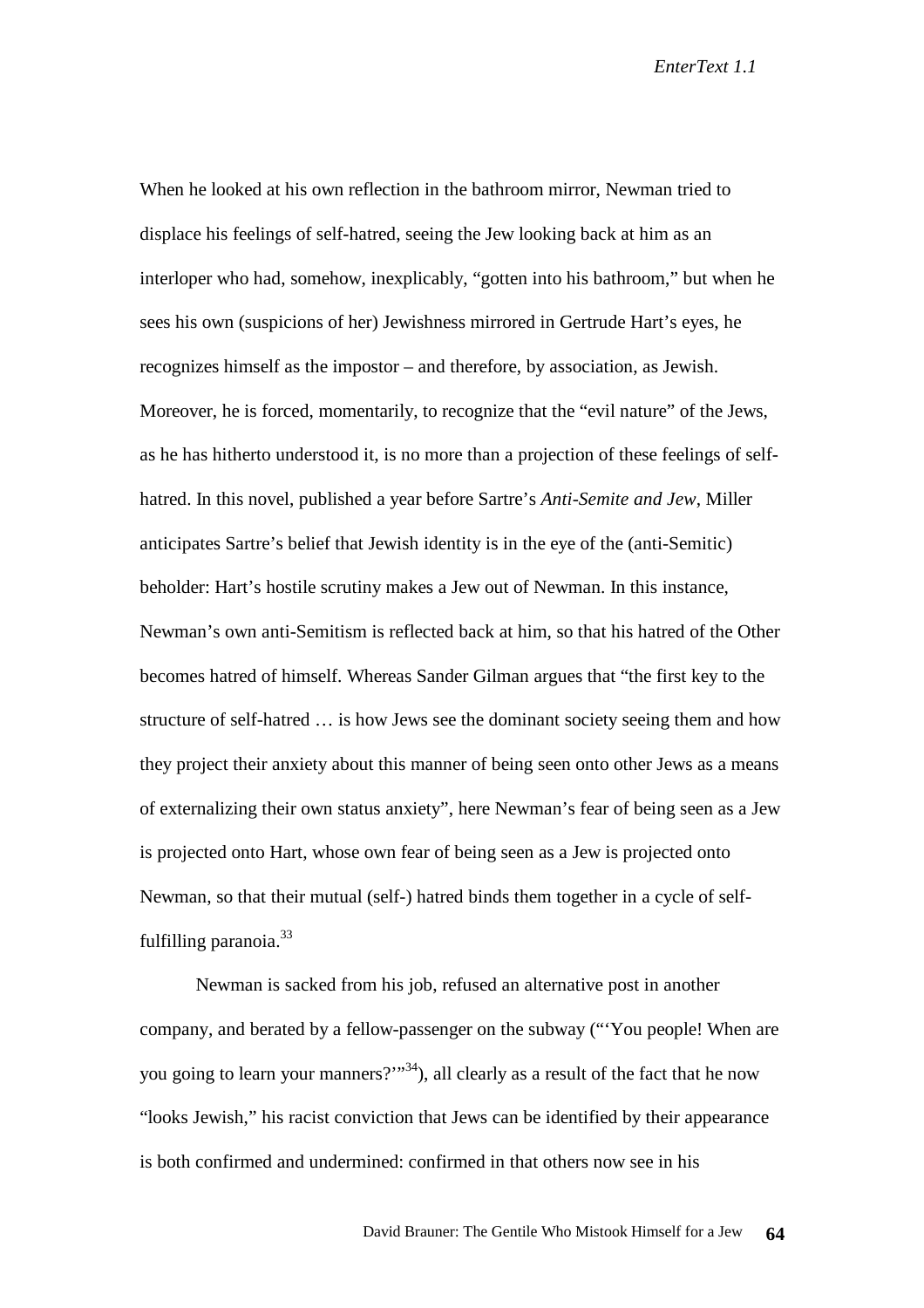physiognomy the same unmistakable signs of Jewishness that he does, undermined in that if he, a Gentile, can be mistaken for a Jew, then these facial characteristics cannot, after all, be uniquely Jewish. Sartre points out that popular visual stereotypes of Jewishness actually vary considerably from one country to another, and that "even admitting that all Jews have certain physical traits in common ... I can on a moment's notice find any of them in an 'Aryan.'<sup>35</sup> The point is, however, that it is precisely because Jews are *not* always easily distinguishable from WASPS in the way that, say, Afro-Caribbeans are, that anti-Semitic propaganda insists that they are, while paradoxically warning of their undetected infiltration of the white race. It is arguably a weakness of the novel that we are asked to believe that such a dramatic change in Newman's appearance could be brought about by a pair of glasses (formerly recognized as unimpeachably Gentile, he is now universally mistaken for a Jew), but it is the premise on which the entire action of the novel is built. If Miller's didactic purpose is to be achieved, disbelief must be suspended (as it is in the *Superman* comic strip – also, incidentally<sup>36</sup>, devised by Jews – in which no one notices Clark Kent's resemblance to the man of steel when he's out of costume and in a pair of spectacles).

Newman next finds employment at a company that is partly Jewish-owned, where he encounters Gertrude Hart again. Meeting her in this new context (he is now the interviewee, she the interviewer), he quickly revises his opinion of her.

Her loud way of talking no longer seemed offensive. He felt rather that it was forthright, and where it had then indicated crudeness now it bespoke a contempt for evasions. As a Jewess she had seemed dressed in cheap taste, too gaudily. But as a gentile he found her merely colourful in the same dress...As a Jewess she had seemed vitriolic and pushy…but now...

He could not understand how he had ever mistaken her. There was nothing about her that was Jewish. Nothing.<sup>37</sup>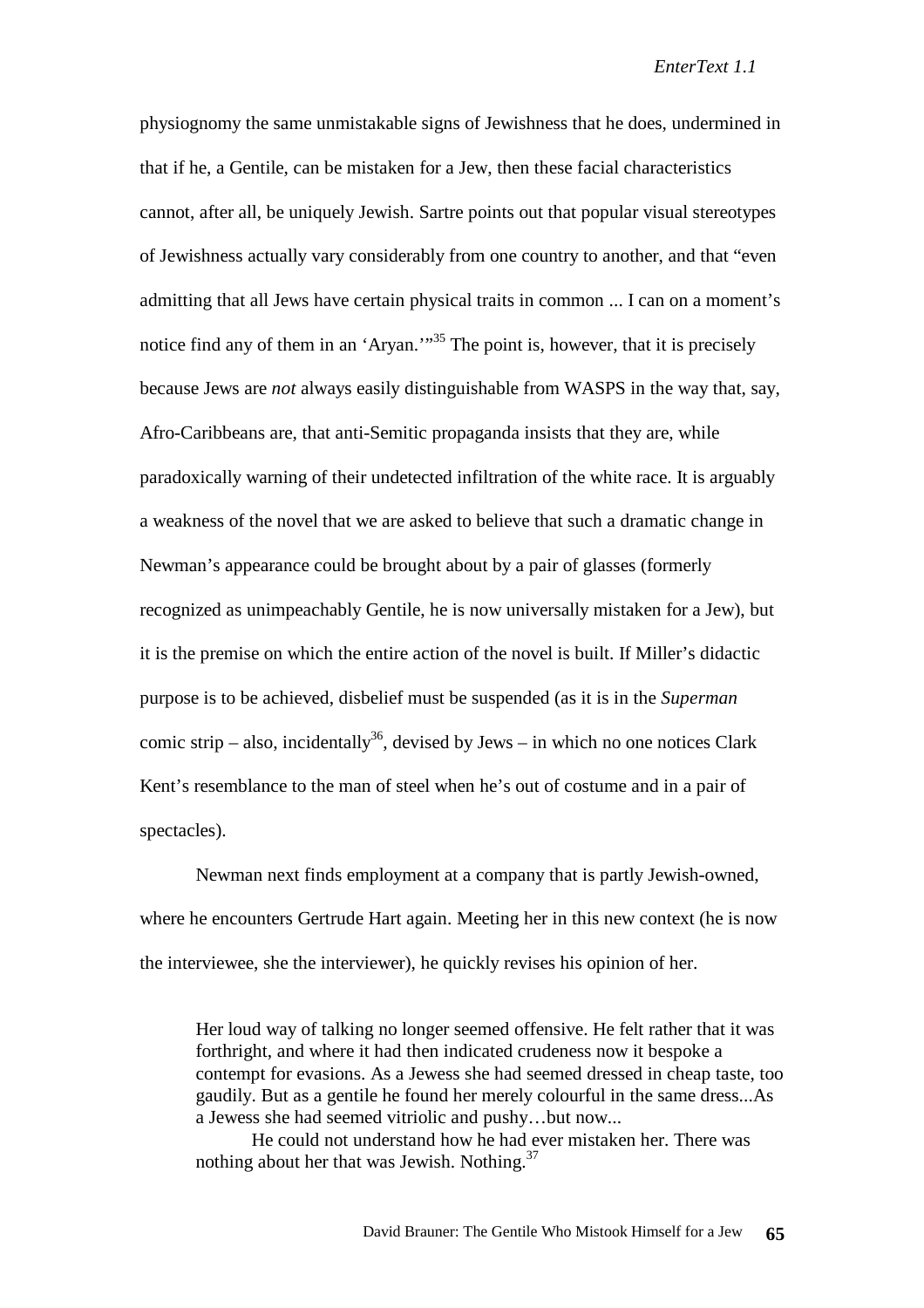## *EnterText 1.1*

That the very same characteristics could seem both damningly Jewish and attractively Gentile to Newman is proof of the arbitrariness of such identifications, and yet Newman is not the first, nor the last, of Hart's acquaintances to mistake her for a Jew. The fact that both Newman and Hart are Gentiles whom others mistake for Jews (and who mistake each other for Jews) may seem rather implausible but, again, it is a necessary expedient for Miller if he is successfully to dramatize the different responses that such a situation might provoke. The two begin a relationship, get married, and settle into a conventional suburban existence, but it soon becomes clear that they have been identified as targets by the Christian Front, an anti-Semitic organization active in the neighbourhood. Despite Newman's appeals to his next-door neighbour, Front activist and erstwhile friend, Fred, to intervene on his behalf, a campaign of intimidation begins to gather momentum, and Hart insists that the only way for Newman to identify himself unequivocally as a Gentile is to participate in the anti-Semitic activities of the Front himself. Torn between increasing distaste for their bigotry (they organize a boycott of the store owned by the only local Jew, Finkelstein, to which Newman queasily adheres) and fear of being its victim, Newman reluctantly agrees to attend one of their public meetings. In the event, however, he is violently ejected from the hall, when a fascist sitting next to him denounces him as a Jew, because he fails to applaud the speakers and, again, because of his appearance ("'He's a Jew ... Can't you see he's a Sammy?"" the man exclaims<sup>38</sup>). Incredulous at this latest ignominy, Newman reflects on the injustice of it all:

They had to understand that he was Laurence Newman of a family named Newman which had come from Aldwych, England, in the year 1861, and that he had pictures at home showing his baptism and ... he could explain how he had been employed for more than twenty years by one of the most anti-Semitic corporations in America ...<sup>39</sup>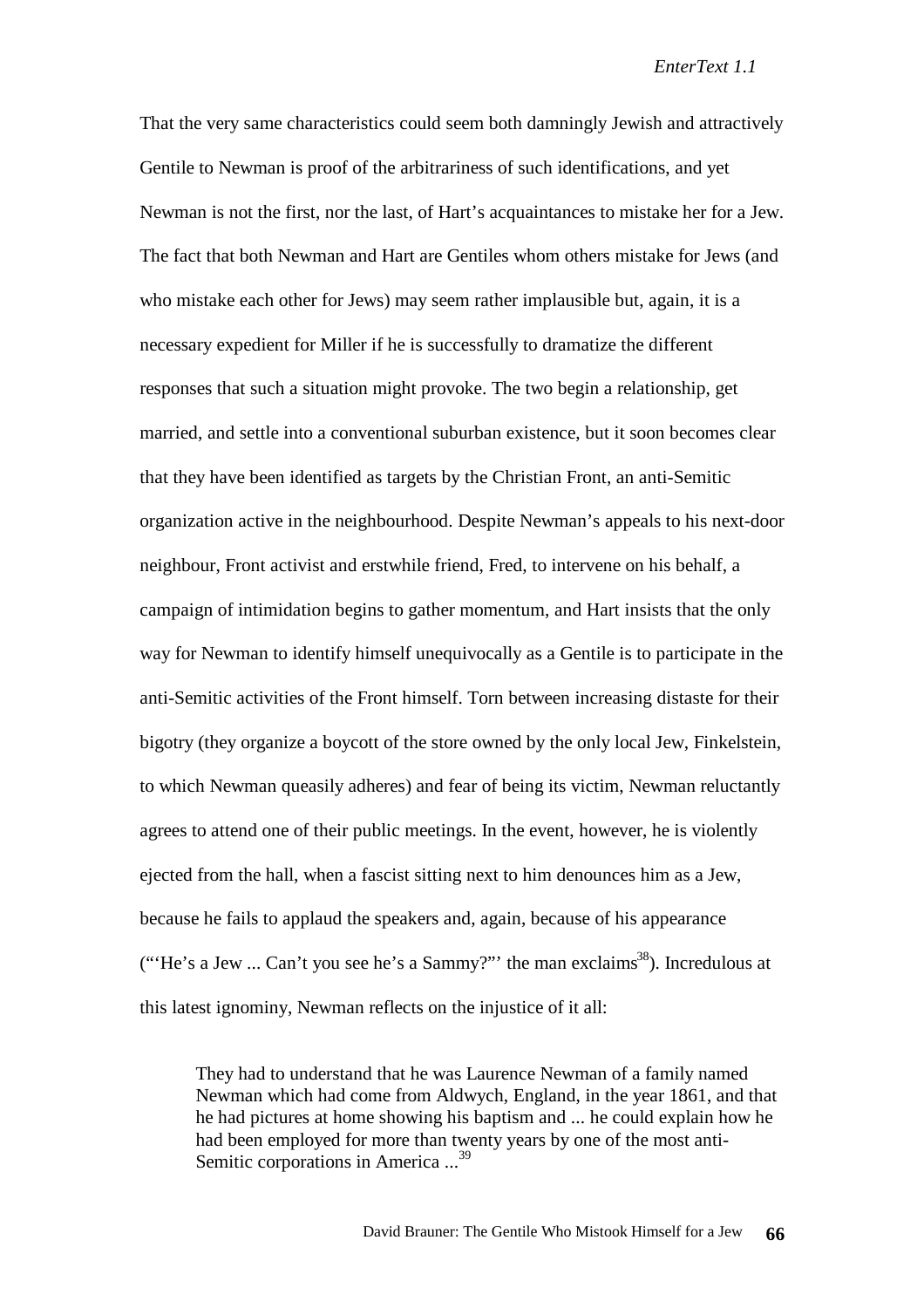There is a sort of grim humour operating here at Newman's expense (note the absurdity of his misplaced pride at having been "employed...by one of the most anti-Semitic corporations in America"), but also a pathos in his desperate, futile, incongruous fantasy of displaying family portraits of his baptism to the racist thugs at the Front rally.

On his way home, dishevelled and distressed, Newman encounters Finkelstein, who attempts to engage him in conversation about the Front. Newman affects a lofty detachment, yet soon begins to realize that he is actually in a worse position than Finkelstein, because he is just as vulnerable to attack, yet he cannot accept the reality of this situation, as the Jew can, because he continues to be two people – the Gentile whom he was once acknowledged to be, and the Jew whom he is now taken to be. The strain of this dual identity – of attempting to reconcile his old self with his "secret new personality" now haunts his every action, imbues his every gesture with that painful self-consciousness that Sartre describes as characteristic of Jewishness:

He could no longer simply enter a restaurant and innocently sit down to a meal. …he found himself speaking quite softly, always wary of any loudness in his tone. Before reaching for something on the table, he first unconsciously made sure that he would not knock anything over. When he spoke he kept his hands under the table, although he had always needed gestures…to destroy any impression of tightfistedness, he left larger tips than he used to...The things he had done all his life as a gentile, the most innocent habits of his person, had been turned into the tokens of an alien and evil personality, a personality that was slowly, he felt, implacably being foisted upon him. And wherever he went he was trying to underplay that personality, discarding it in every way he knew while at the same time denying that he possessed it.<sup>40</sup>

By this late stage in the novel, Newman is moving towards the position of the Jew who wishes to assimilate but cannot because of his own and others' continued awareness of his Jewishness. The constant second-guessing, the over-interpretation of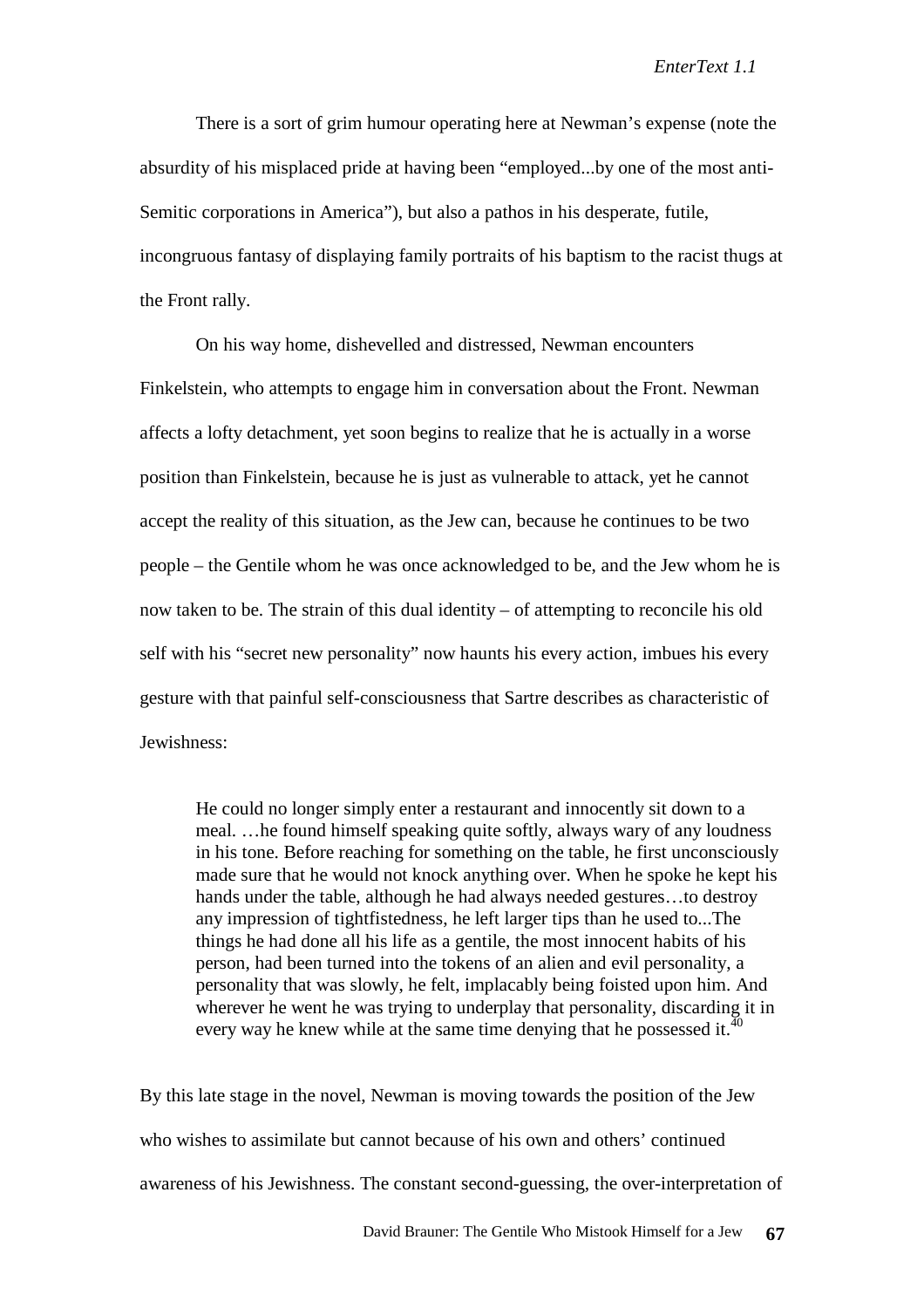#### *EnterText 1.1*

insignificant details, above all the internalization of prejudice (Newman now seems to believe that he might actually exhibit the stereotypical characteristics – miserliness, vulgarity, clumsiness – of the anti-Semite's Jew), identify Newman as one of Sartre's inauthentic Jews. His efforts to slough off this Jewishness, to disown this "evil personality," are futile because it is something that is being imposed on him externally, "implacably ... foisted upon him."

Once again, Sartre's conception of Jewishness holds sway: what matters is not whether you perceive yourself to be Jewish, but whether others – specifically anti-Semites – perceive you to be Jewish. Moreover, the signifiers of Jewishness are so slippery that the innocent habits of a Gentile, once attributed to a Jew, become tokens of depravity (just as, conversely, the very things that had disgusted Newman about Gertrude Hart when he thought she was Jewish, become endearing when he realizes that she isn't). The complication with Newman is that he is now both anti-Semite and Jew, so that in him Sartre's dichotomy breaks down, and in place of symbiosis we get synthesis. Seeing himself – this Jewish *new man* – through the eyes of his old Gentile, anti-Semitic self, Newman realizes that, just as he ignored the Puerto Rican woman's cries for help, so, when the Front come to get him, his neighbours will turn a blind eye: "They would not come out because he would be a Jew in their eyes, and therefore guilty. Somehow, in some unsayable way, guilty."41

Just as the signifiers of Jewishness are represented as at once indeterminate and manifest, so the guilt of the Jew is inexplicable and yet incontrovertible, "unsayable" and yet ungainsayable. In fact, it is precisely because the anti-Semite's conviction of the Jew's guilt is irrational that it cannot be disputed: arguments can be met by counter-arguments, but prejudice and superstition are immune to debate.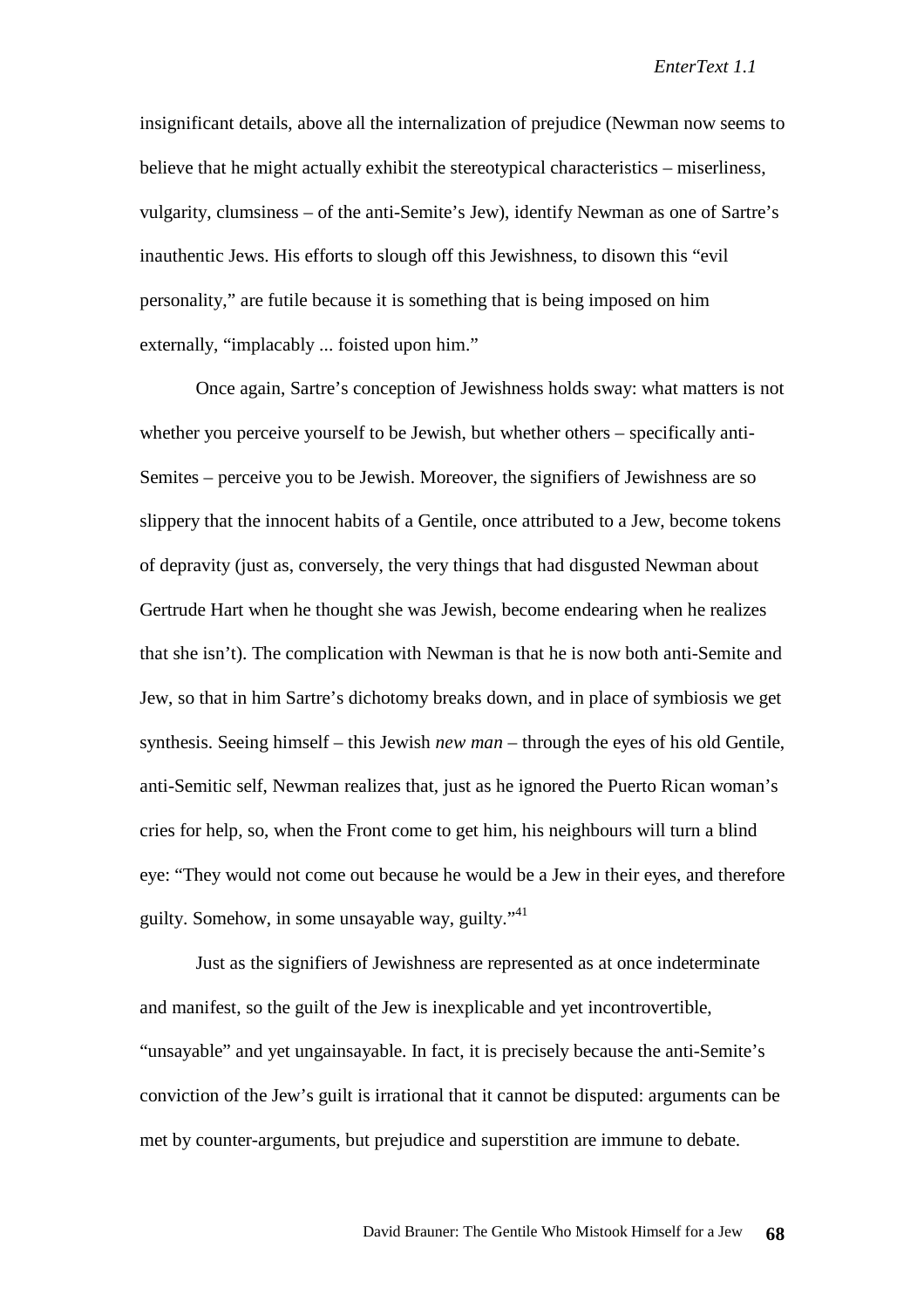## *EnterText 1.1*

When Newman eventually is attacked, it prompts him, in the final scene of the novel, to report the incident to the police, representing himself as a Jewish victim of anti-Semitic violence (or rather not correcting the policeman when he makes that assumption). As he does so, he "felt as though he were setting down a weight which for some reason he had been carrying and carrying."42 Having spent most of the novel defying and denying the Jewishness that he and others have located in him, Newman ultimately resigns himself to it, if he does not quite embrace it. Like Frank Alpine, however, the suspicion remains that Newman's belated identification of himself as a Jew is as much a consummation of his self-loathing as a rejection of it. Whereas Alpine is weighed down by his new identity ("he dragged himself around with a pain between his legs"), Newman is liberated by it, but for both men their conversions seem more like penitential acts of moral solidarity than affirmations of belief. Like *The Assistant*, then, *Focus* ends with a formerly anti-Semitic Gentile redefining himself as a Jew. In Emily Prager's novel, *Eve's Tattoo*, however, this process is replayed in reverse.

Prager is one of a growing number of prominent young American-Jewish women writers of fiction, but unlike many of her contemporaries she is not to be found in any anthologies or bibliographical sourcebooks of Jewish fiction,  $43$  and she tends to be reticent on the subject of her Jewishness (preferring to emphasize her upbringing as Texan baptist). Partly as a result of this, and also perhaps because of her notoriety as a *Penthouse* columnist and former soap actress, when *Eve's Tattoo* (the only one of her fictions to display an interest in Jewishness) was published, many British reviewers, apparently unaware of the fact that Prager's father was Jewish, bracketed the novel with others by non-Jewish writers (such as Martin Amis" *Time's Arrow* [1991]), as an example of what one of them termed "Holocaust chic" and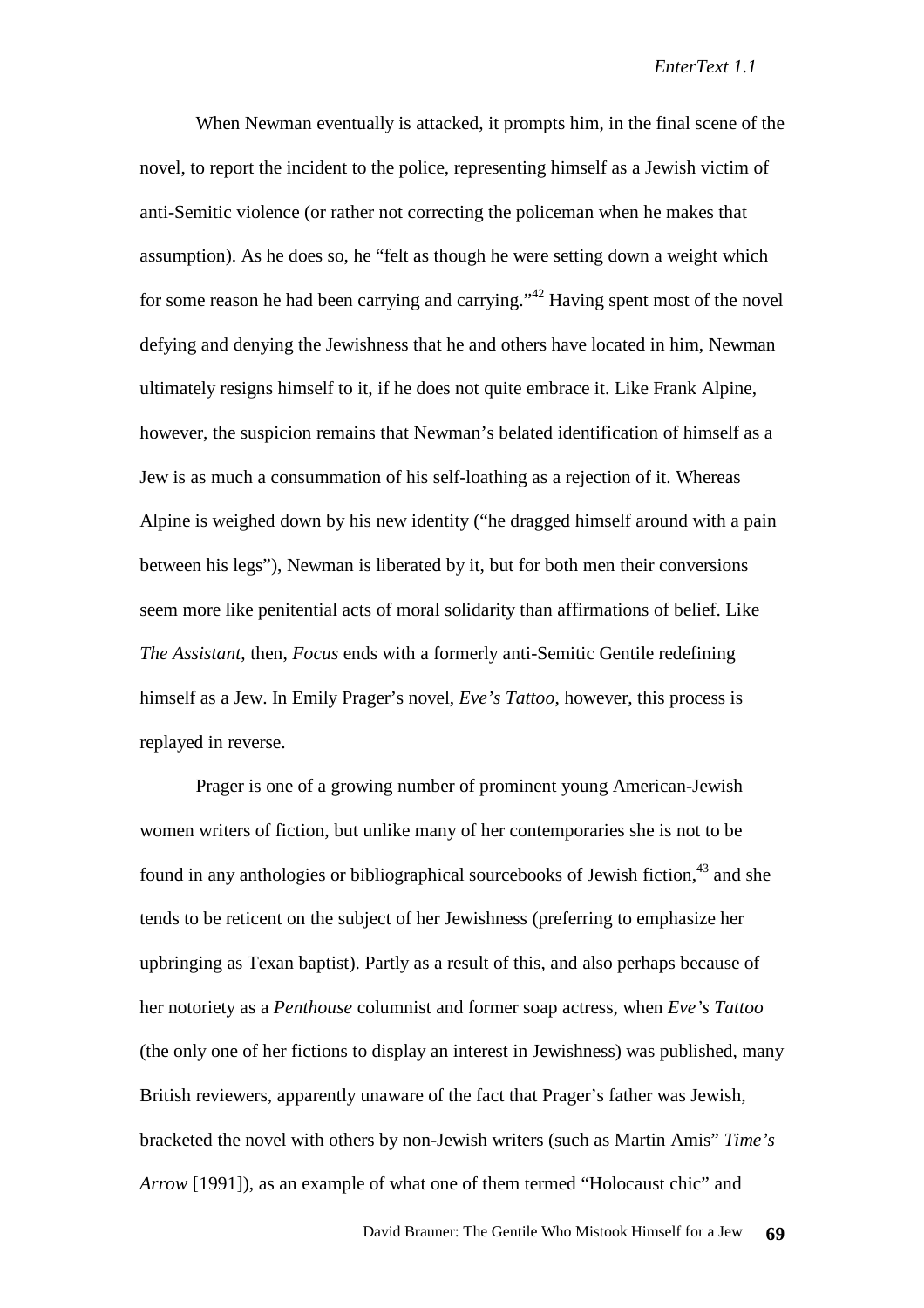another the "designer death-camp novel."44 Since then, Prager has consolidated her reputation as an audacious novelist who takes on controversial subjects (her last novel, *Roger Fishbite* [1999], is a reworking of *Lolita* from the nymphet's point of view), but she remains best known for *Eve's Tattoo*.

The novel begins with Eve Flick, a Gentile columnist living in New York, getting herself tattooed on her fortieth birthday with the number of a concentration camp victim, a woman whose photograph she discovers accidentally "at the back of a file cabinet belonging to [her French Catholic boyfriend] Charles César."45 Arriving at Big Dan's Tattoo Parlor, Eve encounters an extraordinary range of Nazi memorabilia, including, on one of the proprietor's arms, "the full insignia of the elite Totenkopf, or Death's-head squadron of the SS…perfectly inked with its lightning bolts and skull … swastikas and iron crosses, ending on top of his hand with ACHTUNG, around which coiled a naked blonde with red lips and a rolled hairdo from the 1940s."<sup>46</sup>

In one sense, Eve's decision to preserve the memory of the woman in the photograph by having the tattoo done is clearly an implied rebuke to this glamourization of Nazism, and the austerity of the tattoo itself (the numbers 500123, "squiggly, done in a hurry ... That's just how I want them"<sup>47</sup>) acts as a sort of antidote to the ornate, eroticized imagery of the Nazi tattoo. Most importantly for Eve, however, the tattoo is indelible. Explaining her actions later that day to an incredulous and indignant Charles, Eve explains herself by pointing out that:

in a very few years...the people who lived through the Third Reich will all be dead. And when the people who experienced an event are no longer walking the planet, it's as if that event never existed at all. There'll be books and museums and monuments, but things move so fast now, the only difference between fantasy and history is living people. I'm going to keep Eva alive. She'll go on living, here, with me. $48$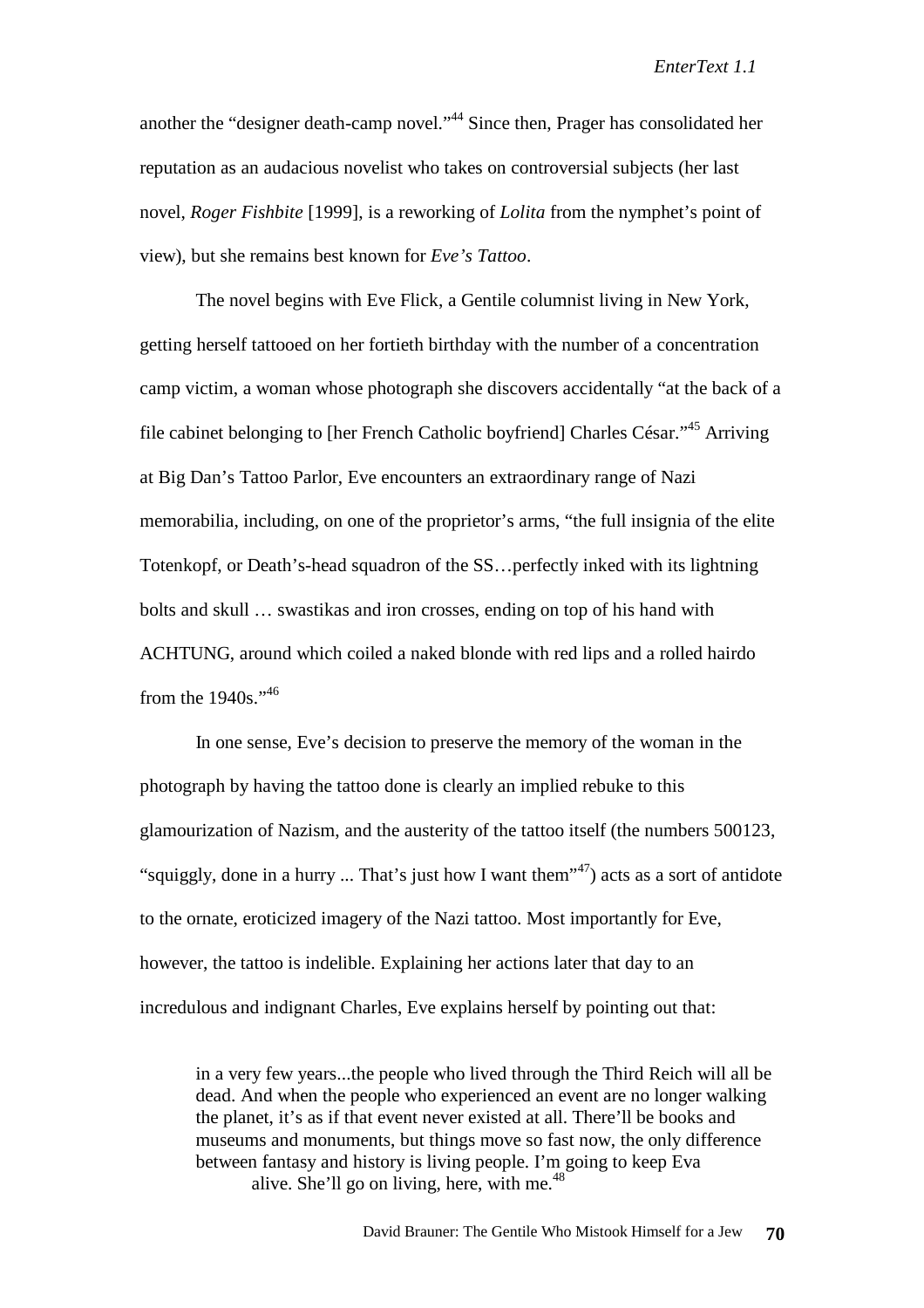Living in a trivializing and trivialized society preoccupied with ephemeral matters (a world whose values are revealed by the initial responses to Eve's tattoo),  $49$ Eve hopes that her tattoo will connect her with a time and place when more was at stake and will act as "the emblem of a different perspective."50 However, there is more involved here than a mid-life crisis. Eve's tattoo is to serve a didactic purpose: "'people will ask me about this tattoo and I'm going to tell them tales, based on facts from my reading, tales specially chosen for them, so they can identify, so they can learn."<sup>51</sup> This is no sudden whim: Eve has been studying the Nazi regime for some time now (to the distaste and incomprehension of Charles) and her research has led her not just to revise her view of this period of European history, but to question her own previous complacency:

in the forty-five years since the war, Americans had simplified the hideous phenomenon that was the Third Reich, tying it up into a neat package labeled: MAD HITLER – KILLED JEWS. Eve had done that herself. For years she read histories and witness accounts, and, though she found them profoundly disturbing, she always had an out. A little WASP voice in her brain would shield her. I would have been okay, it echoed. I'm not Jewish. I would have been safe. $52$ 

What Eve's reading reveals – and what her educational tales illustrate – is that you didn't have to be Jewish to fall victim to the Nazi reign of terror, and moreover, that the very question of who was Jewish and who wasn't was often a vexed one. The protagonist of one of Eve's tales is Eva Klein<sup>53</sup>, a Jew who "was blond and blue-eyed and snub-nosed, a paradigm of racial eugenics"<sup>54</sup> and married to a Gentile, while another relates the (imagined) history of Eva Hofler, who had been "baptized and confirmed" as a child, "grew up in a Lutheran orphanage," and became an ardent supporter of Hitler as an adult until renovations on the orphanage brought to light a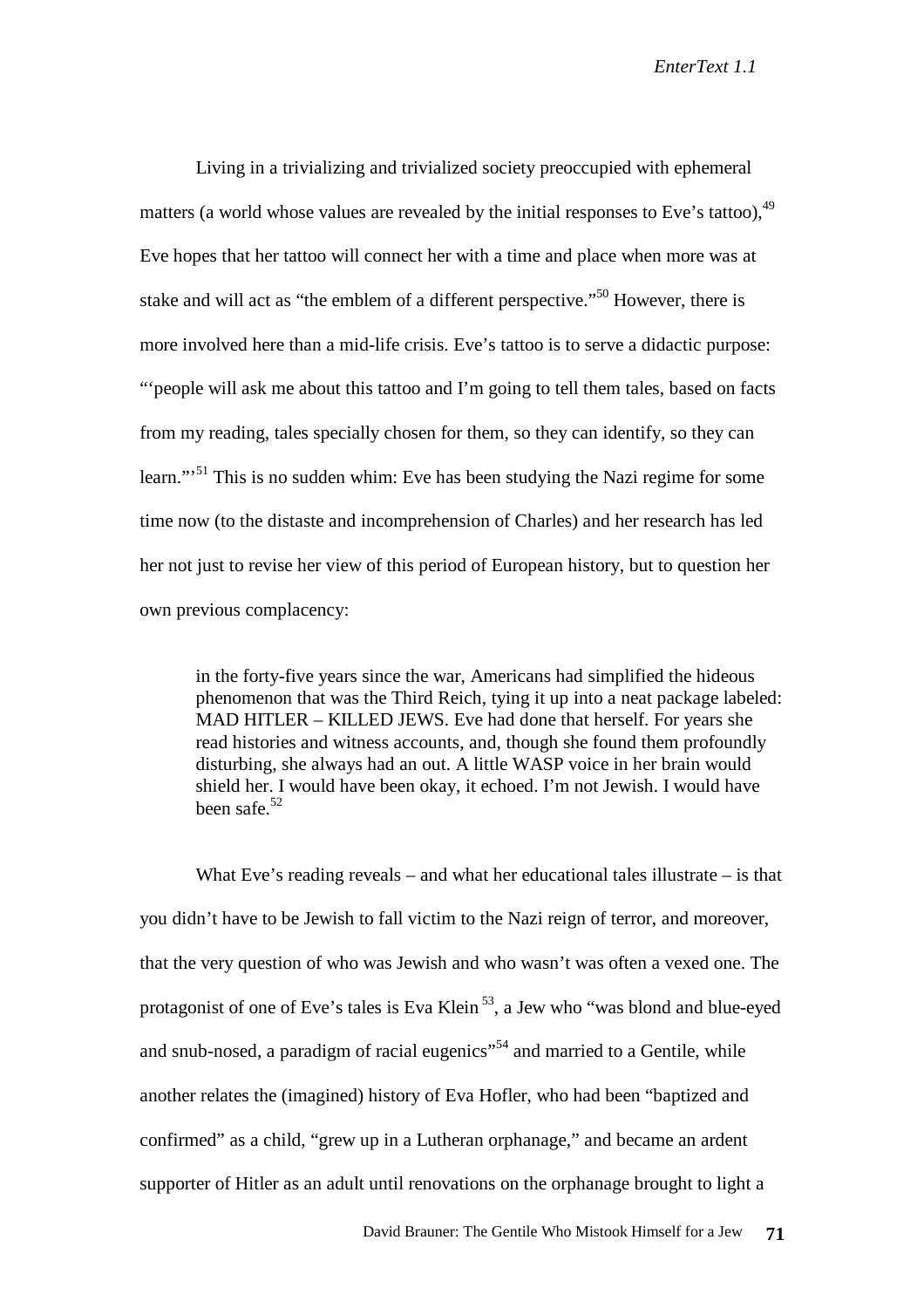*EnterText 1.1*

set of papers indicating that her parents had been Jews: "A Mr. and Mrs. Tannenbaum, killed in an automobile accident."<sup>55</sup>

Eva Hofler's story provides a counterpoint to that of Charles César, who, it turns out, was himself born Jewish but had later converted and been confirmed into the Catholic church. When Eve discovers this, she assumes that it explains his implacable hostility to her tattoo (he leaves her because of it): as a Jew himself he must regard her actions as presumptuous and offensive, a "bizarre overidentification," an affront to those, like himself, whose connection to concentration camp victims was familial rather than conceptual, real rather than imagined.<sup>56</sup> As it turns out, however, Charles' family history is rather murkier than Eve had imagined: his parents had been collaborators – "catchers" of fellow Jews for the Nazis – and Charles' resentment of Eve's interest in the Nazis has more to do with his own guilty self-hatred than with scepticism about her entitlement to, or motivation for, the tattoo.

The irony of Charles' inherited guilt is compounded by the fact that Eve's investigations into Nazi history are prompted, in part, by her own feelings of hereditary complicity in the Nazi persecution of the Jews. When she discovers the photograph of the camp inmate, whom she resembles, Eve is moved to wonder, "'I'm of German ancestry. I'm a Christian ... do I have mass murder in my blood or what?"<sup>57</sup> Indeed much of the novel is taken up with Eve's theories about the relationship between Christianity and Nazism, and in particular the role that Christian women played in the Nazi regime: "'Christian women in Nazi Germany...How could they be Christian and do what they did?...I am implicated by association."<sup>58</sup> It is, after all, Eve's own personal history (as an Episcopalian and, racially, a German), as much as any intellectual curiosity or liberal guilt, that underpins the relationship she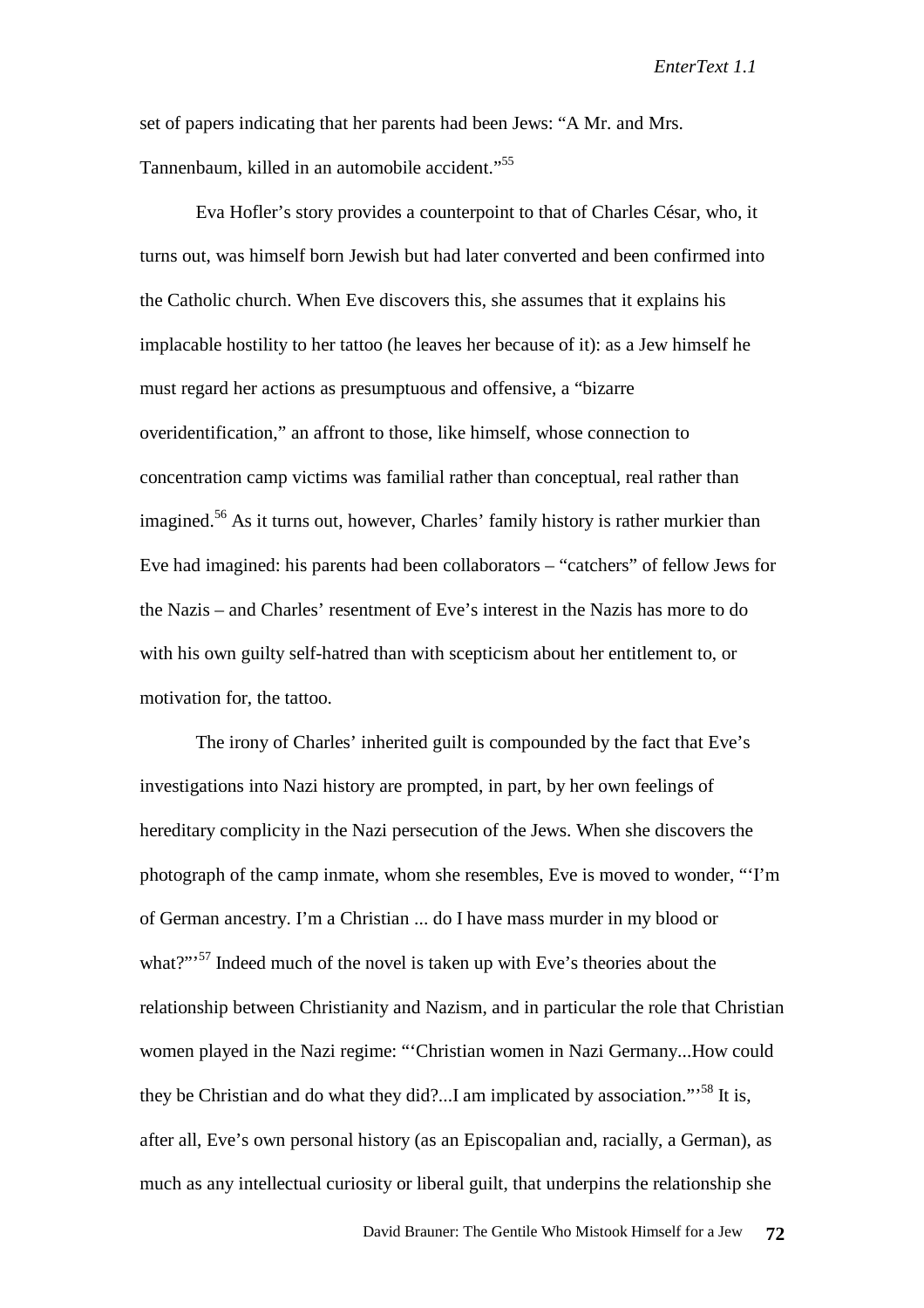forms with the woman in the photograph, a relationship that gradually takes over her life: "Her alliance with 500123, the woman she called Eva, was the strongest bond she had ever formed."59 Although two of the women in Eve's tales (those already mentioned) turn out to be Jewish, the other three Evas are not, and indeed the real woman in the photograph, it emerges, was a devout Gentile follower of Hitler, imprisoned as a result of the activities of her insubordinate sons, and subsequently tattooed and executed at Auschwitz as the result of an administrative error.

Just as the revelation of Charles' history subverts Eve's (and the reader's) expectations, so with the historical Eva things turn out "different [sic] than either of them Eve and Charles had imagined, 180 degrees different."<sup>60</sup> Yet in a sense, the fact that the real Eva was an anti-Semite rather than a Jew makes Eve's identification with her more authentic, rather than less so. Although Eve's radical act of remembrance seems at first to be a classic case of a Gentile mistaking herself for a Jew (and in fact she does try to pass herself off as a Jew when questioned by a member of the audience for one of her stories), as the novel proceeds her quintessential non-Jewishness (together with the inevitable accompanying anti-Semitism) reasserts itself in disturbing ways.

When she first discovers that Charles is Jewish, certain of his characteristics seem suddenly to be illuminated, retrospectively:

And then there was that earthiness about him, a hotness that up until now she had ascribed to Catholicism. She had thought, perhaps, he had Italian or Irish blood, some genetic drop that made the difference. But no, she thought, he's **Jewish**<sup>61</sup>

Just as the very habits that had always seemed irreproachably genteel and Gentile, suddenly appear vulgar and Jewish in Miller's Laurence Newman once his latent Jewishness has been activated, as it were, so here traits of Charles that had seemed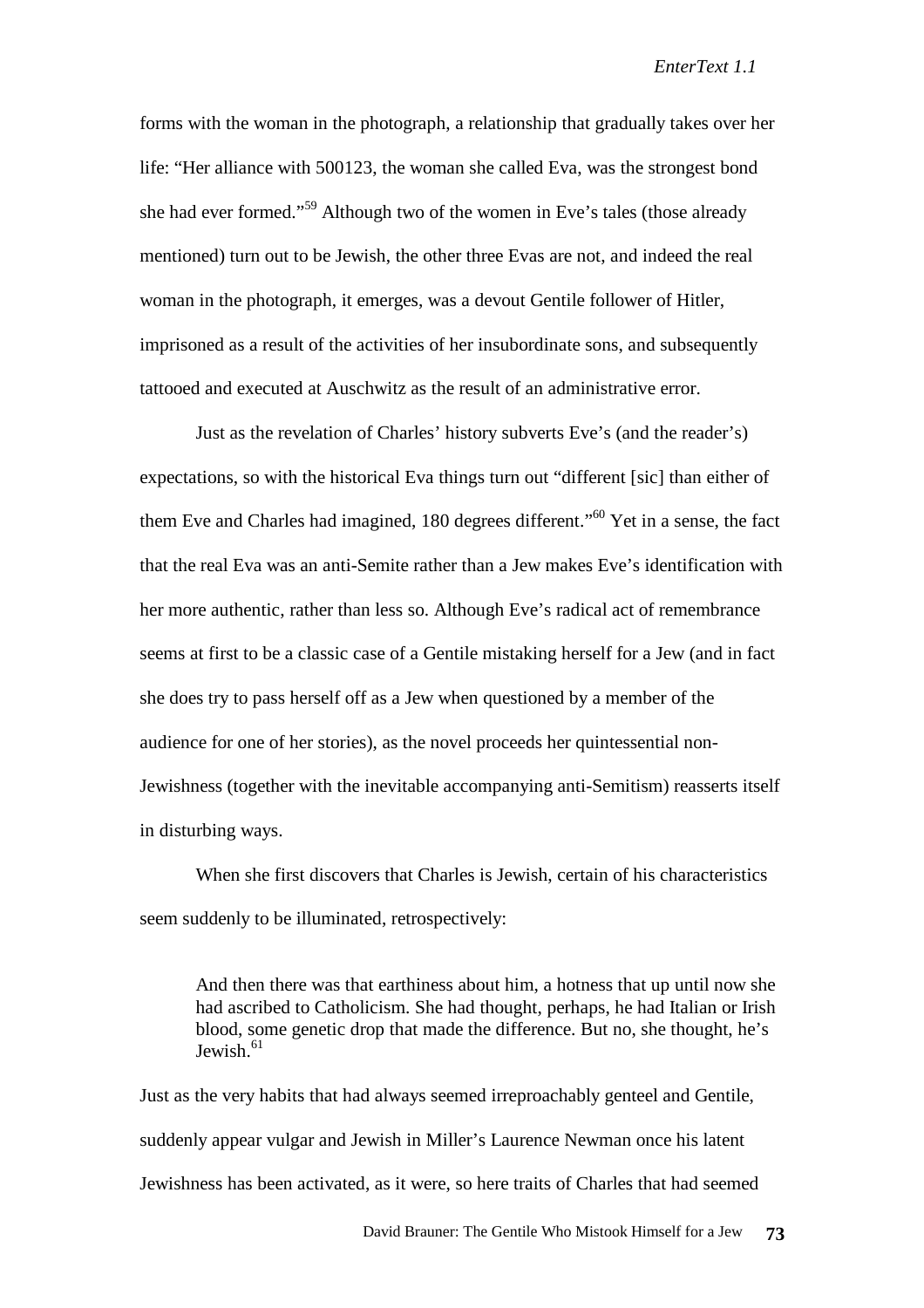perfectly consistent with his Catholicism before Eve discovered his Jewishness, now seem explicable only by reference to this new identity.

That the revelation of Charles" Jewishness has altered irrevocably the way that Eve thinks about him is made clear in the final words of the second chapter: "'Jewish, Eva," she said to her look-alike in the photo. "My boyfriend is Jewish. Are you?"'62 Later, Charles tells her "'You know how Christians are just Christians?...I wanted to be a Jew like that. I didn't want to be a Jew in quotes,"' yet it is exactly as a Jew in quotes – that is to say, with an omnipresent awareness of his Jewishness – that Eve does see him. $63$ 

Towards the end of the novel Charles is reconciled with Eve and to his Jewishness, and Eve, her tattoo having been conveniently erased by an accident in which she is run over by a van, is reconciled to her own imperfect self. Yet in its closing chapter the novel's ambiguities persist, indeed deepen. It turns out that the photograph of Eva was bought by a film-maker friend of Charles "from a Neo-Nazi booth in a flea market in Berlin;" when Charles smiles at her, "once more he was her Vatican cardinal, once more he was her prince of the church;" and the final image of the novel is of the two of them examining "a Star of David armband from the Nazi era ... The yellow of the star was faded now. A weak yellow, as weak as a dying sun."<sup>64</sup>

This is, in a number of ways, an unsettling ending to an unsettling novel. To begin with, the provenance of the photograph is disturbing, particularly as the events of the novel unravel against the background of the collapse of the Berlin wall and the prospective reunification of Germany. Moreover, two questions remain unresolved: does Eve's restored image of Charles as a Vatican cardinal represent her triumph over anti-Semitism, or a deliberate retreat into the pre-tattoo era of their relationship? And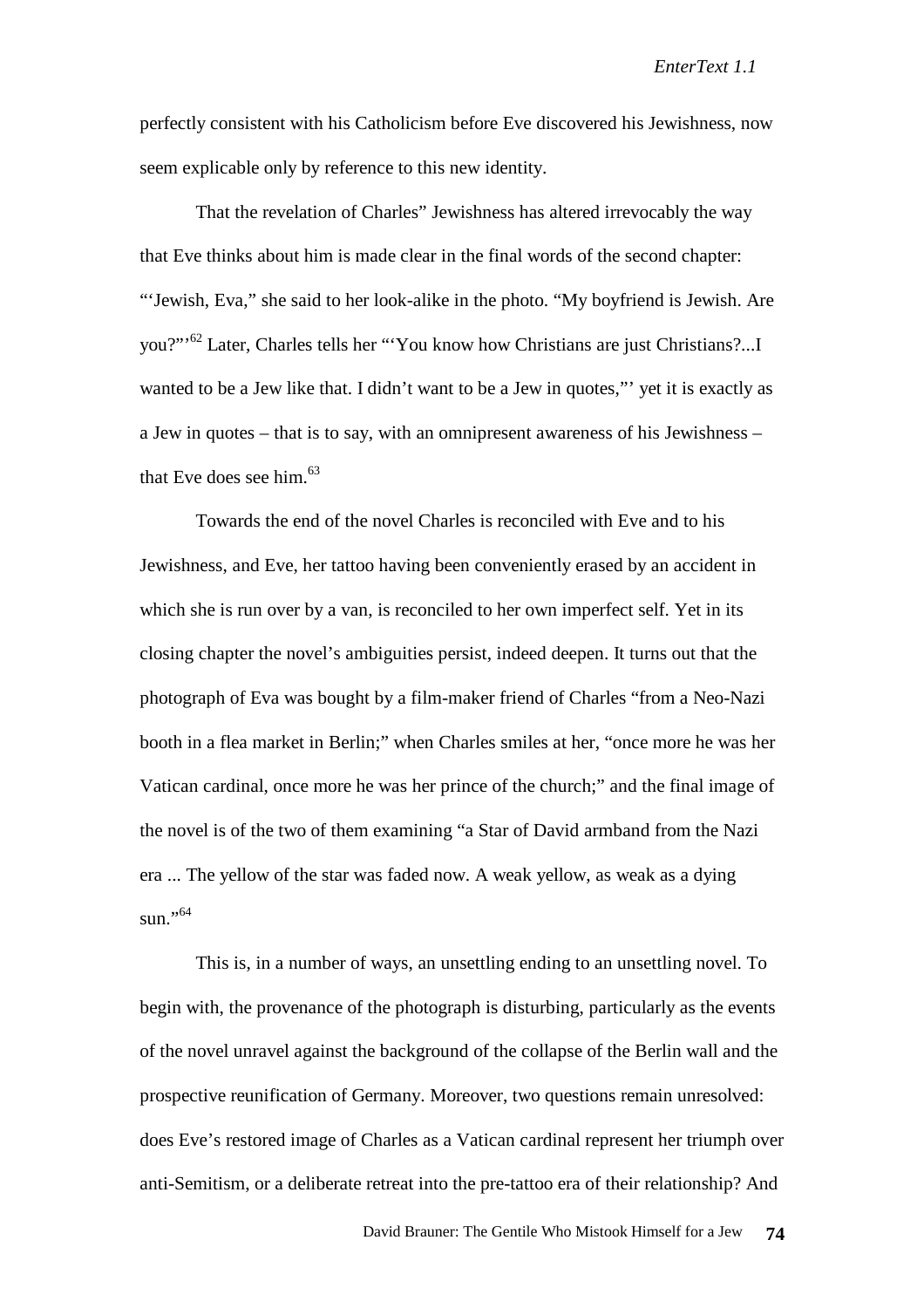does the dying sun represent the waning of anti-Semitism (of which the armband – which Jews were forced to wear under the Nazi regime – may be a symbol), or the terminal decline of Jewish identity itself (if the Star symbolizes Jewish history and tradition)? Perhaps, like the improbable obliteration of Eve's supposedly permanent tattoo, the image of the fading star suggests a corresponding weakening of Eve's own interest in, and ability to identify with, Jews themselves, who have become simultaneously more and less alien to her during the course of the novel. Whereas at the start of the novel, Eve sacrifices her erotic relationship with Charles for her political relationship with Eva, by the end her willed, wilful attempt to participate vicariously in Jewish suffering (in the form of Eva, the Gentile she mistakes for a Jew) has given way to her unwitting, accidental connection to it (in the form of Charles, the Jew she mistakes for a Gentile). That Charles is an "inauthentic", selfhating Jew whose determination to reject his Jewishness has been as fervent as Eve's desire to fabricate hers only complicates matters further.<sup>65</sup>

Perhaps the most disquieting aspect of the ending, however, is the question that is not posed at all, even implicitly: namely, how is Eve to survive without her tattoo and all that it has come to represent for her? After all, for much of the novel Eve allows her (re)construction(s) of Eva to take over her life, to the extent that her own identity becomes indistinguishable from (the various) Eva's. While she believes that Eva may be Jewish, Eve effectively adopts the role of the authentic Jew, asserting her claim to memorialize her suffering in the face of ignorance, bewilderment and scepticism, if not disdain, but once she discovers that she has mistaken Eva (herself) for a Jew, this claim (like the tattoo) vanishes without trace. Although she sets out simply to tell these women's stories, she ends up, as we have seen, having internal dialogues with them. In fact, it is no exaggeration to suggest that, for much of the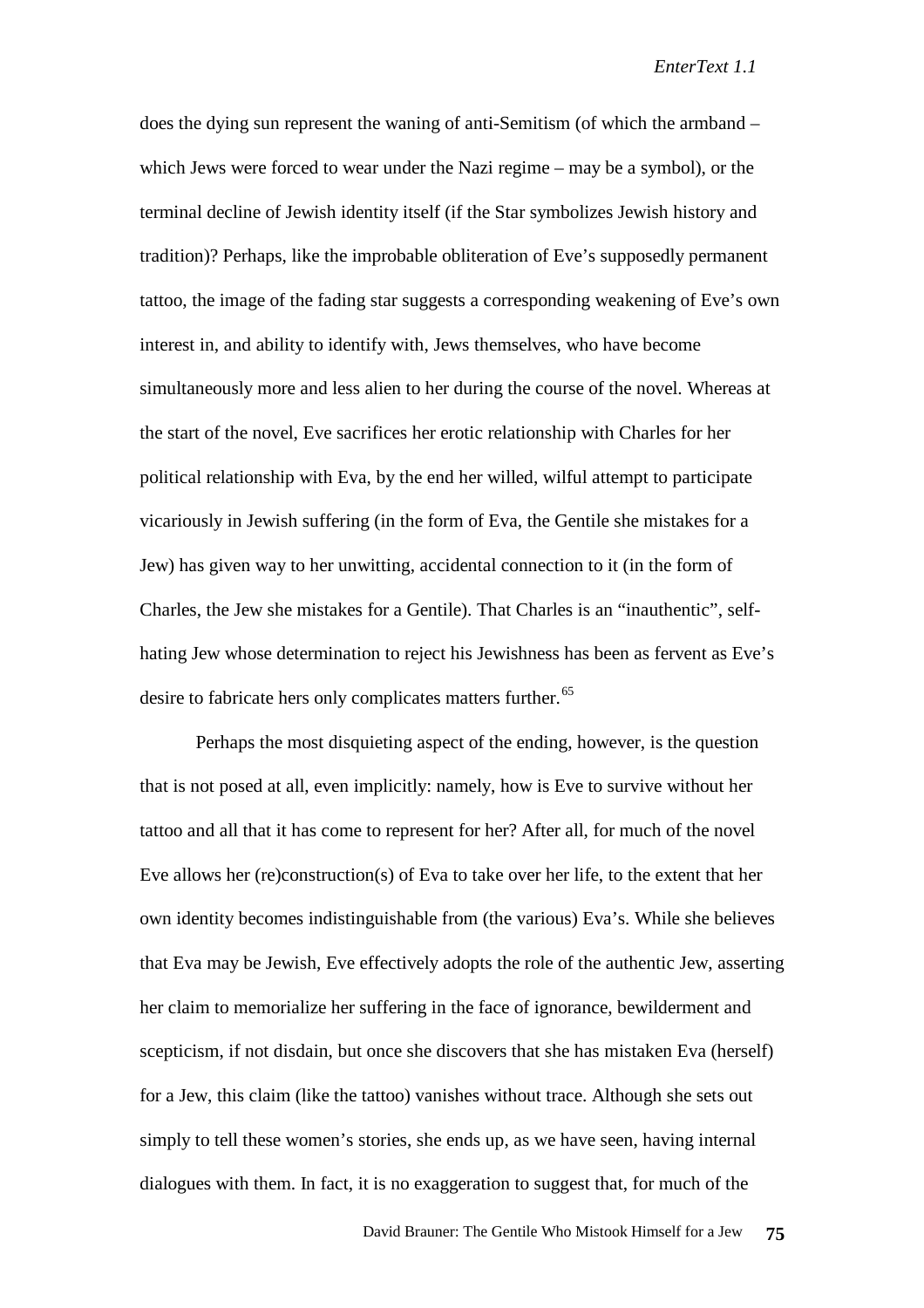novel, Eve appears to be suffering from a form of schizophrenia: "Eve had begun to talk to Eva in her mind. Their relationship had progressed from remembrance to cohabitation, from the past to the present."<sup>66</sup>

Indeed, the overriding sense in all three of the novels I have been discussing is that Gentiles who mistake themselves for Jews do just that (they err, they delude themselves) because Jewishness is, arguably, not something that can be acquired. In fact I would suggest that the protagonist in each of these novels displays psychopathological symptoms not unlike those described by Oliver Sacks in his book *The Man Who Mistook His Wife for a Hat* (1985): hence the title of this essay. In addition to Eve's schizophrenia, Frank Alpine's conversion to Judaism is arguably as masochistic as it is idealistic and Laurence Newman's belated attempt at what might be called counter-assimilation is as much a product of his distorted vision of himself as of any positive identification with Jewishness. If Sartre is right when he identifies an existential uneasiness in authentic and inauthentic Jew alike, then Alpine's and Newman's ambivalence makes their Jewishness more, rather than less, convincing. Indeed, one explanation for the periodic recurrence of this quirky plot device is that it reflects an uneasiness on the part of the authors themselves, a reluctance to confront openly the question of Jewish identity. Instead of representing Jewish ambivalence directly, it is externalized (in the form of a Gentile who is both anti- and philo-Semitic), before being reintegrated into the Jewish identity when the Gentile mistakes himself for a Jew.

At any rate, the question remains: what is the meaning behind these plots? Are they manifestations, in inverted form, of the Jewish anxiety to assimilate, fictional arguments in support of the notion of universal brotherhood? Certainly there is a strong didactic pull in this direction in Miller's and Malamud's novels; the message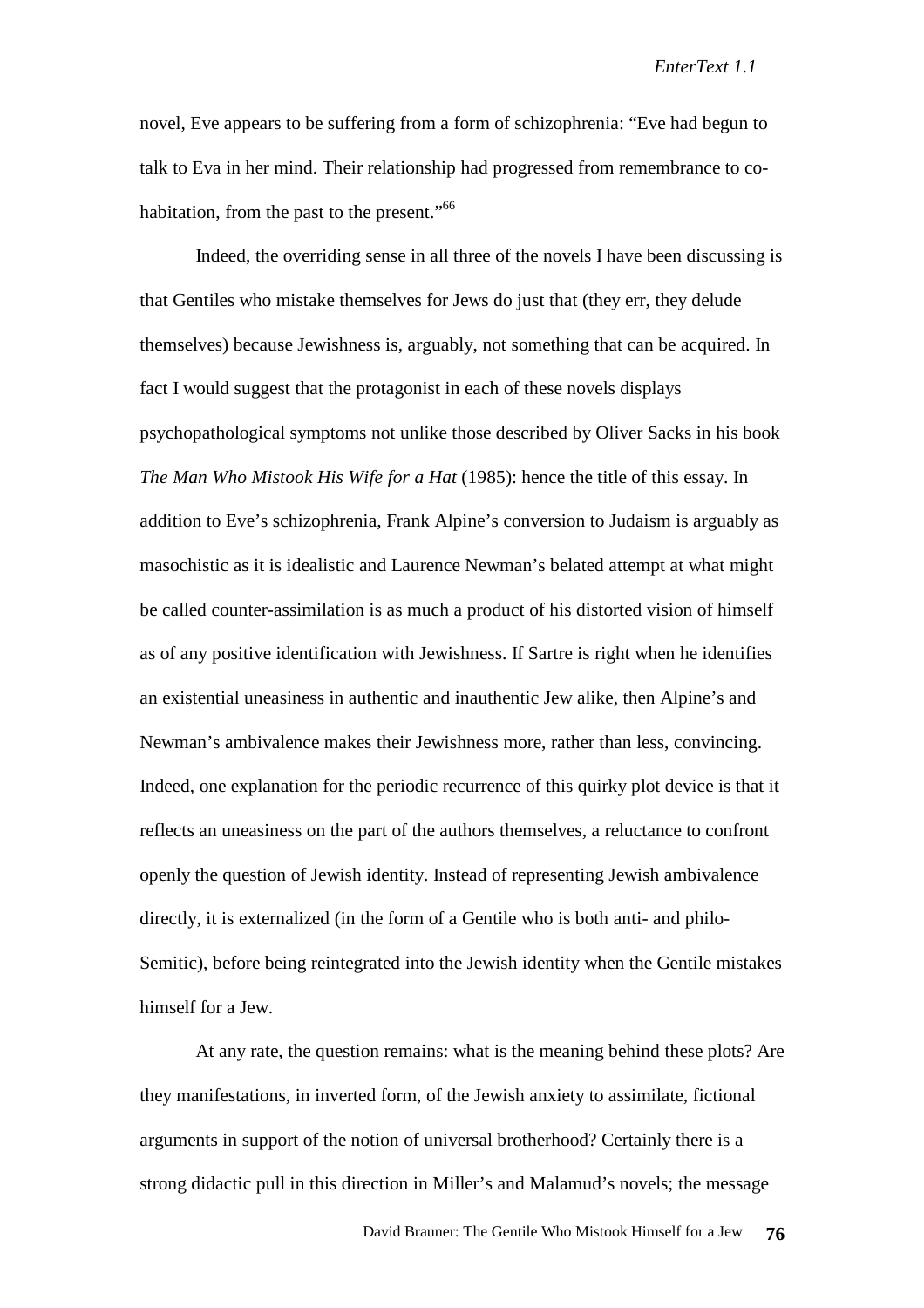in the former being that if, as a Gentile, you don't make a stand against racism and bigotry, you might find yourself a victim of it, while the latter seems to bear out Malamud's assertion that "Every man is a Jew." For Sartre, this impulse to deny the differences between Jews and others is characteristic of the humanist Jew who "seeks to dissolve by critical analysis all that may separate men and lead them to violence, since it is he who will be the first victim of that violence."<sup>67</sup> Yet he himself uses similar humanist rhetoric, describing the Jews as the "quintessence of man" and ending his essay with an appeal to his (Gentile) readers' self-interest: "anti-Semitism is...*our* problem...we...run the risk of being its victims…What must be done is to point out to each one [Gentile] that the fate of the Jews is *his* fate."68 In this context, the suffering undergone in these novels by the Gentile in his/her guise as Jew seems to represent a form of wish-fulfillment – a revenge fantasy in which Jewish authors punish Gentiles for their anti-Semitism by turning them into Jews, so that the perpetrators of anti-Semitism get a taste of their own medicine.

Equally, the plots of these novels might be seen, in psychoanalytical terms, as Jewish fantasies of Gentile guilt, or as projections onto the Gentile of the guilt of Jews untouched by the Holocaust: the guilt of Miller's and Malamud's generation of Jews who lived through the war "not dar[ing] to demand that rescue efforts be put in motion, such was the fear of exacerbating the American people's hostility...to Jews;"69 and the guilt of Prager's generation, many of whom owe their lives to the serendipitous emigration or fortuitous survival of parents and/or grandparents.

Certainly, guilt is a crucial motivating factor in all the conversions: Frank Alpine's guilt for having taken part in the robbery of Bober's store (and later for having stolen from him and raped his daughter); Laurence Newman's guilt for his cowardly complicity in the racist activities of the Christian Front, and Eve's guilt for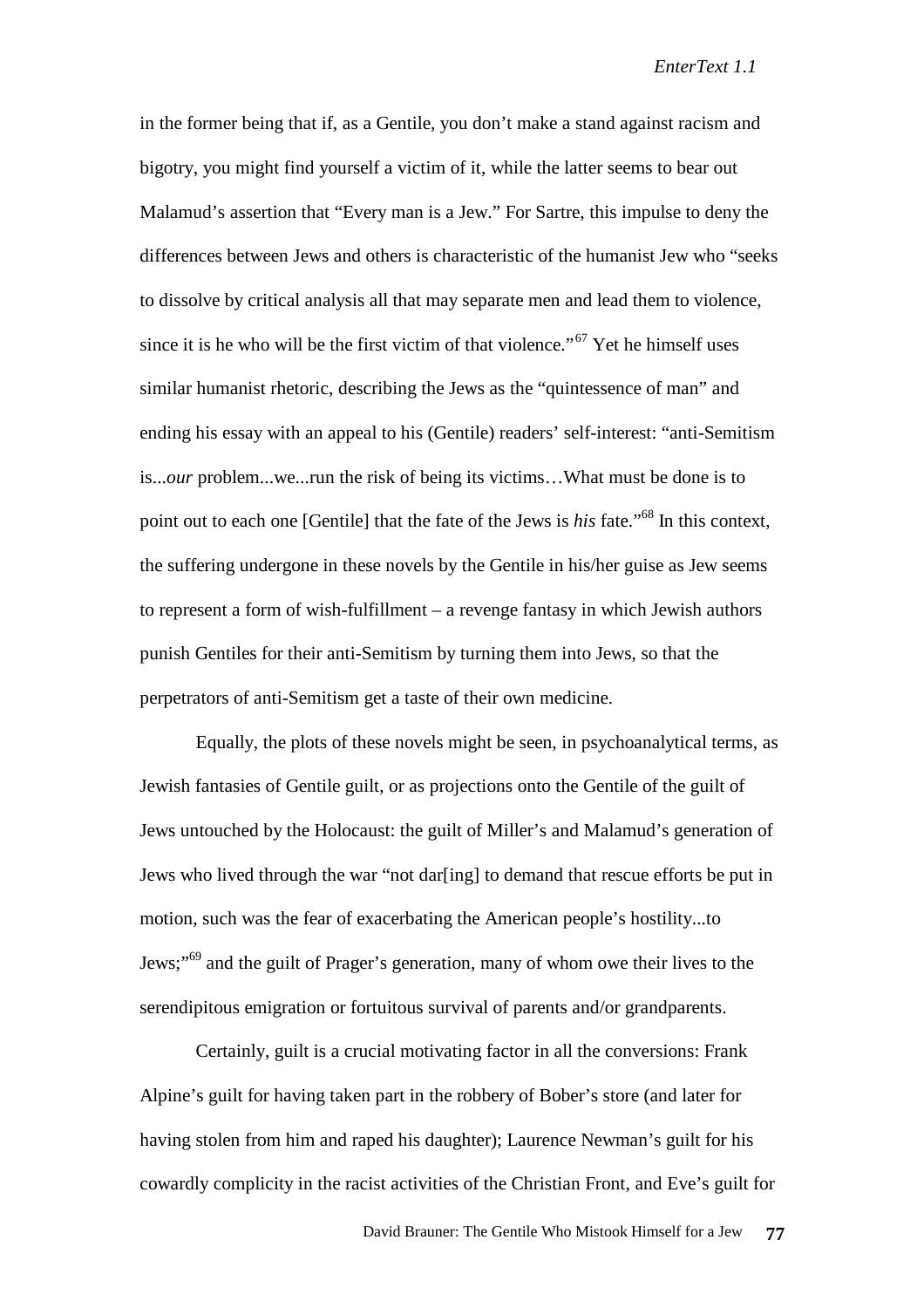being of German ancestry. For all these figures, identifying themselves with, and as Jews, is an attempt to expiate this guilt: the guilt of anti-Semitism.

That there was, in the aftermath of the Second World War, a sense of collective guilt on the part of many Gentiles (or at least their political representatives) for the Holocaust is undeniable: the establishment of the state of Israel would have been impossible without it.<sup>70</sup> Yet none of these novels deals with the events of the Holocaust directly: *Eve's Tattoo* touches on it incidentally, but is more concerned with the seductive and insidious power of Nazi ideology, in particular its hold over German women; *Focus*, though set during the war, makes no reference to the plight of European Jews, while *The Assistant*, as Philip Roth has observed, is a curiously ahistorical novel, apparently taking place in "a timeless depression and a placeless Lower East Side."<sup>71</sup> If, as Sander Gilman argues, "self-hatred results from the outsider's acceptance of the mirage of themselves generated by their reference group – that group in society which they see as defining them – as a reality," then the silence of these authors on the subject of the Holocaust might be seen as evasiveness, a sign of Sartrean inauthenticity.<sup>72</sup> On the other hand, in an era when what has been called the "Holocaust industry" has become big business, their reticence might more charitably be explained as an authentic refusal to appropriate the suffering of others.<sup>73</sup> For, as Alain Finkielkraut points out, self-hatred can just as easily manifest itself in a glib overidentification with, and exploitation of, Jewish suffering, as in a desire to minimize it, or deny it altogether:

Others had suffered and I, because I was their descendant, harvested all the moral advantage…I did not deliberately turn the catastrophe i.e. the Holocaust to the shallow ends of self-aggrandizement…But…I owed to the bond of blood this intoxicating power to confuse myself with the martyrs.<sup>74</sup>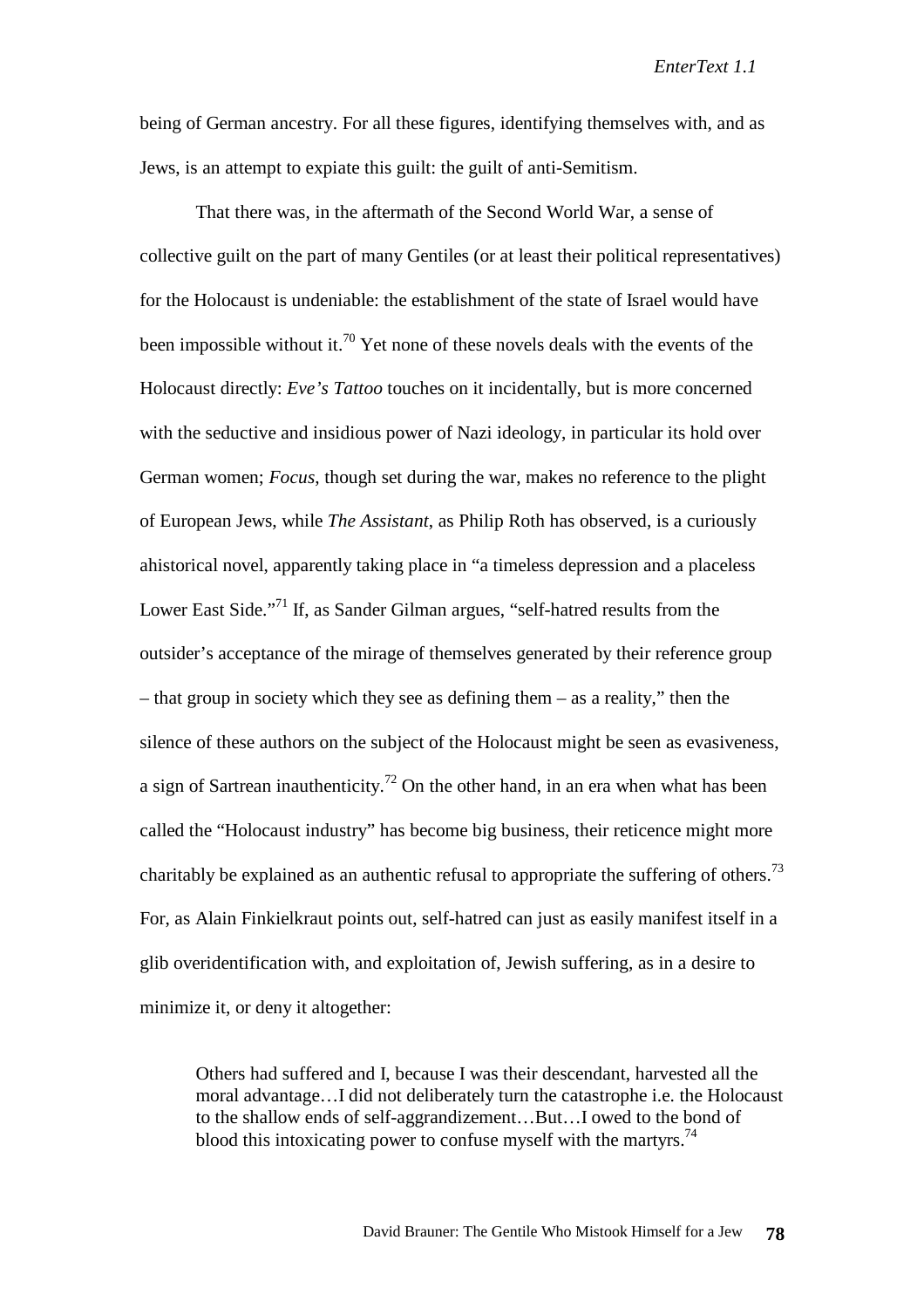Seen in this light, the decision of Miller, Malamud and Prager to represent Gentile protagonists who do "confuse [themselves] with the martyrs" becomes a strategy for exploring their own ambivalence towards Jewish history, a way of explaining themselves through the experience of others. To use a theatrical analogy, just as a male actor playing a female playing a male (as was often the case in Elizabethan and Jacobean theatre) serves to highlight and at the same time problematize gender difference, so a Jewish writer impersonating a Gentile impersonating a Jew both blurs and redefines the boundaries of Jewish identity. Whereas Sartre sees Jewishness as a response, positive or negative, to the monolithic hostility of anti-Semitism, in these novels Jewishness and anti-Semitism enter into ambivalent negotiations with each other, producing, to adapt Finkielkraut's definition of contemporary Jewry, "something impure…that…refus[es] to let itself be encompassed by a stable and recognized concept."<sup>75</sup>

#### **Notes**

 $\overline{a}$ 

6 Ibid., 89.

 $7$  Ibid., 96-7.

<sup>&</sup>lt;sup>1</sup> Bernard Malamud, in Lawrence Lasher, ed., *Conversations with Bernard Malamud* (Jackson, Mississippi: University Press of Mississippi, 1991), 30.

<sup>2</sup> Attributed to Heine, quoted in Ivan Kalmar, *The Trotskys, Freuds and Woody Allens: Portrait of a Culture* (Harmondsworth: Penguin, 1993), 9.

<sup>3</sup> Jean-Paul Sartre, *Anti-Semite and Jew* (New York: Schocken Books, 1995), 53.

<sup>4</sup> Ibid., 28, 69.

 $<sup>5</sup>$  Ibid., 91, 93. Sartre stresses – perhaps disingenuously – that the term inauthentic "implies no moral blame" (Ibid.).</sup> Certainly, his definition of authenticity – "having a true and lucid consciousness of the situation ... assuming the responsibilities that it involves ... accepting it in pride or humiliation, sometimes in horror or hate" (Ibid., 90) – though strictly morally ambiguous (the positive terms "true", "lucid" and "pride" are balanced by the negative "humiliation", "horror" and "hate"), seems ethically preferable, in that it always involves an acceptance (whether reluctant and resentful or not) of responsibility.

<sup>&</sup>lt;sup>8</sup> L.S. Dembo argues that "Sartre's position on Jewish authenticity is indefensible; it is so because he ignores the positive values and ideals associated with Judaism in general and with the Jew's vision of himself"; and that "The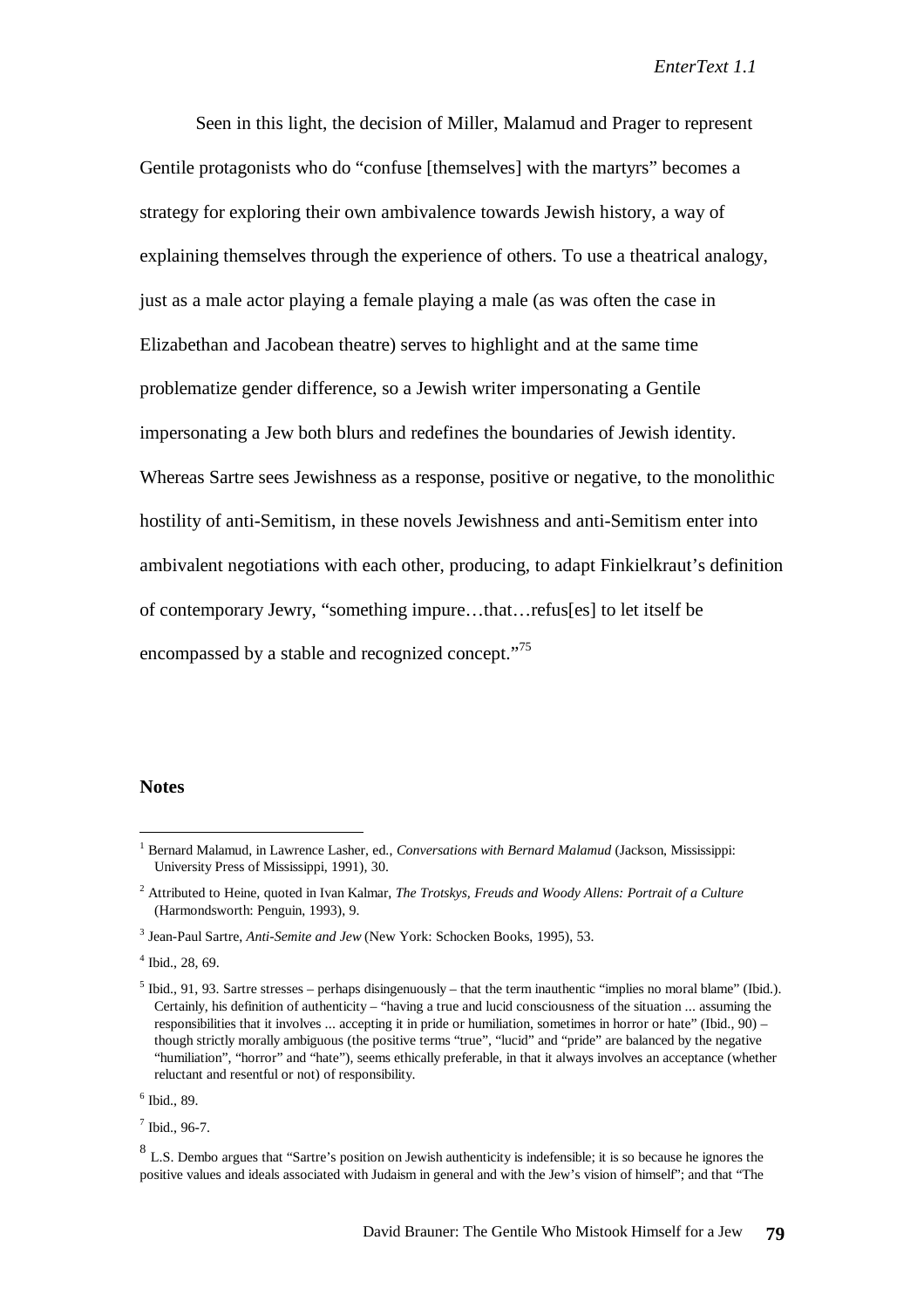term "Inauthentic Jew," insofar as it is normative as well as descriptive, carries an opprobrium with it that leads to caricature rather than realistic portrayal": L.S. Dembo, *The Monological Jew: A Literary Study* (Wisconsin: University of Wisconsin Press, 1988), 21, 25. Susan Suleiman takes a more balanced view, arguing that the first section of Sartre's book is an effective "declaration of war against anti-Semites" (Sartre quoted in Suleiman), but that in the final section of the book he "*thinks* he is defending the Jew against the anti-Semite's myth, but actually reinforces the myth": Susan Suleiman, "The Jew in Sartre's *Réflexions sur la question juive*: An Exercise in Historical Reading", in Linda Nachlin and Tamar Garb, eds., *The Jew in the Text: Modernity and the Construction of Identity* (London: Thames and Hudson, 1995), 201, 214.

- 9 Sander Gilman, *Jewish Self-Hatred: Anti-Semitism and the Hidden Language of the Jews* (Baltimore: Johns Hopkins University Press, 1990), 12.
- 10 Alain Finkielkraut, *The Imaginary Jew*, tr. Kevin O'Neill and David Suchoff (Lincoln, Nebraska: University of Nebraska Press), 171-2.
- $11$  An acronym for "Embarrassed Jewish Individual." Kalmar also uses the term adjectivally, to denote the "edginess...about being Jewish" which is symptomatic of the "cultural condition" which his book explores. Ivan Kalmar, *The Trotskys, Freuds and Woody Allens*, 6.
- $12$  In addition to those I discuss here, there have been two notable recent examples: the hero of Philip Roth's latest novel, *The Human Stain* (2000), who is a black man who passes himself off as a Jew, and the protagonist of Nathan Englander's short story, "The Gilgul of Park Avenue", a WASP who suddenly and inexplicably becomes convinced that "he was the bearer of a Jewish soul." Nathan Englander, *For the Relief of Unbearable Urges* (London: Faber and Faber, 1999).
- $13$  In using the term sub-genre I do not wish to imply either that the authors of these works are consciously locating themselves within an established tradition of Jewish writing (there is no evidence that any of these novels have been directly influenced by any of the others) or that there has been any critical recognition of the affinities between them. As far as I am aware, only Robert Alter, in a brief passage in an essay entitled "Sentimentalizing the Jews" has written on what he calls "the motif of conversion or quasi-conversion," *After the Tradition: Essays on Modern Jewish Writing* (New York: Dutton and Co., 1969), 42. The novels Alter refers to are *The Assistant*, Edward Lewis Wallant's *The Children at the Gate* (1964) and Jerome Charyn's *On the Darkening Green* (1968).

14 Lasher, *Conversations*, 39, 63.

<sup>15</sup> Ibid., 30.

16 Bernard Malamud, *The Assistant* (London: Eyre and Spottiswoode, 1959), 114.

 $17$  Ibid., 37.

18 Ibid., 78.

19 Ibid., 53.

20 Ibid., 207-8.

 $21$  Ibid., 210.

22 Ibid., 222.

 $^{23}$  Ibid., 154. One of many Shakespearean allusions in the novel, "uncircumcised dog" is the phrase Othello uses, in his final speech, to describe the Turk whom he killed for traducing the state. In order to ingratiate himself with Helen, Alpine had earlier given her a copy of the complete works of Shakespeare.

 $24$  Lasher, 50.

25 Though in his autobiography, *Timebends* (1987), Miller makes it clear that the genesis of *The Crucible* had something to do with his personal affinity , as a Jew, with the Puritan society of Salem: "I felt strangely at home with these New Englanders, moved in the darkest part of my mind by some instinct that they were putative ur-Hebrews sic, with the same fierce idealism, devotion to God, tendency to legalistic reductiveness, the same longings for the pure and intellectually elegant argument." (Arthur Miller, *Timebends*, (London: Methuen, 1987), 42). A number of critics have also argued that the idioms and concerns of the Loman family in *Death of a Salesman* are distinctively Jewish.

26 Miller, *Timebends*, 83.

27 It is no coincidence that this is also the name Henry James chooses for the protagonist of his first novel, *The American* (1876-7).

28 Arthur Miller, *Focus* (London: Victor Gollancz, 1949), 2.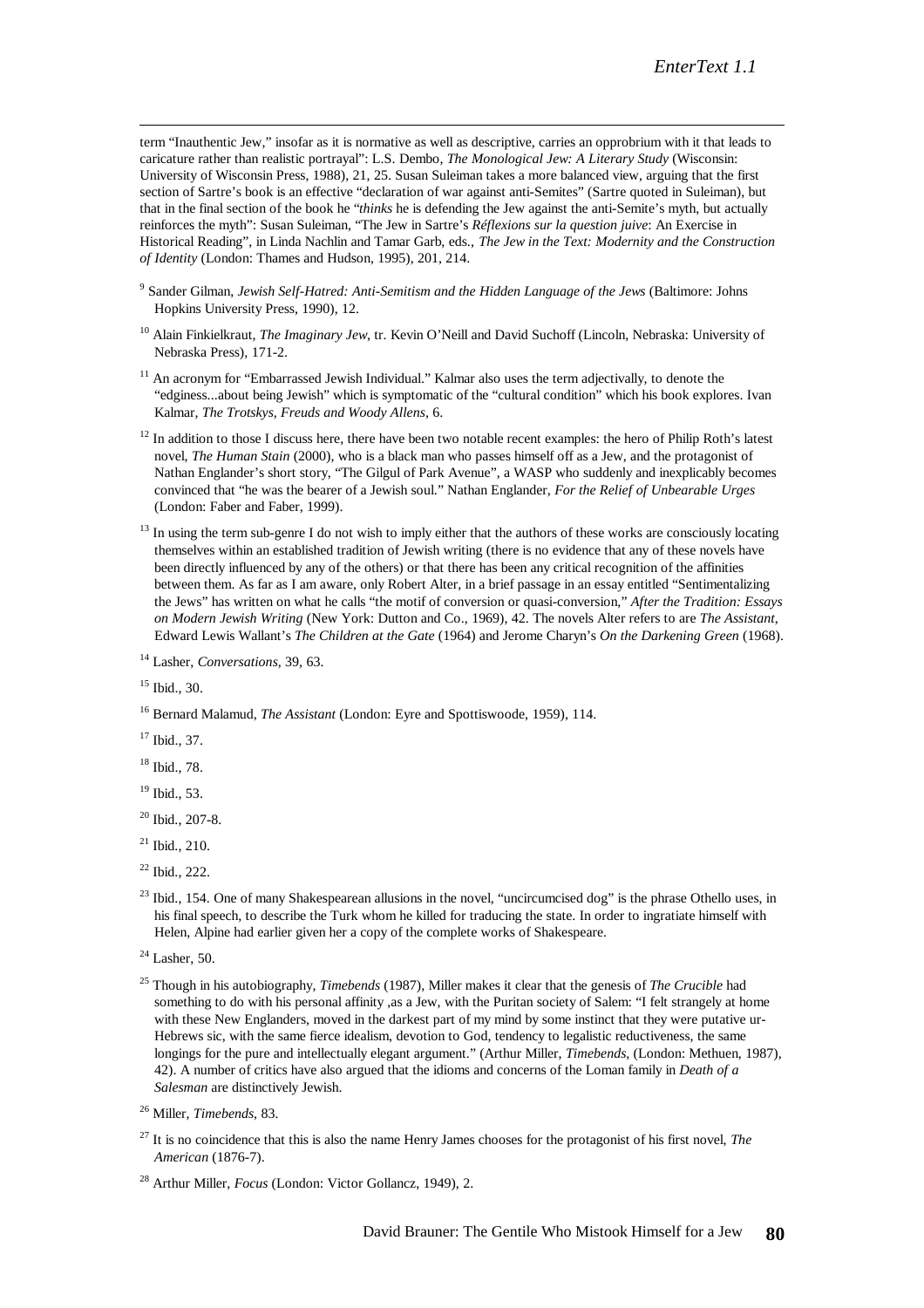29 Ibid., 2-3.

<sup>30</sup> The title of the novel alludes to Newman's impaired vision, and Miller is preoccupied throughout with the processes of perception.

31 Miller, *Focus*, 24.

32 Ibid., 34.

33 Gilman, *Jewish Self-Hatred*, 11.

34 Miller, *Focus*, 72.

35 Ibid., 62.

36 Or perhaps not so incidentally. See Ivan Kalmar, *The Trotskys, Freuds and Woody Allens*, 255-261.

37 Miller, *Focus*, 83.

38 Ibid., 161.

39 Ibid., 163.

40 Ibid., 185-6.

41 Ibid., 157-8.

 $42$  Ibid., 217.

43 With the exception of the *Babel Guide to Jewish Fiction*, in which there is an entry for *Eve's Tattoo*. Ray Keenoy and Saskia Brown, *The Babel Guide to Jewish Fiction* (London: Boulevard Books, 1998).

44 Penny Perrick, "Review of Christopher Hope's *Serenity House,*" *Sunday Times*, 6 September 1992, 4; Paul Taylor, "Review of *Serenity House,*" *Independent on Sunday*, 13 September 1992, 5.

45 Emily Prager, *Eve's Tattoo* (London: Chatto and Windus, 1992), 10.

46 Ibid., 6-7.

47 Ibid., 8.

48 Ibid., 11.

<sup>49</sup> At her birthday party one of her friends remarks, "'Darling, what is that? Your supermarket PIN number, I hope? Your cash machine code number, perhaps?"'(19), while one of the male guests notes that "'A lot of rock bands" have tattoos now ... It's really in"' (24). Later in the novel, at a show-business function, a young actress, envious of what she assumes is a brilliant stroke of self-publicity, says: "'Damn, I wish I'd thought of that!"' (58). If these reactions seem implausible, we need only refer to the experience of a real-life camp survivor, Natalia Karpf, who tells of the time she "went once to a reception at a friend's house...and there was a lady there who saw the number on my arm, and she...said, 'What have you put here - your telephone number?'"

50 Prager, 13.

51 Ibid., 12.

52 Ibid., 30.

<sup>53</sup> To emphasize her identification with the protagonists of her stories, Eve names each one Eva.

54 Ibid., 26.

55 Ibid., 47.

56 Ibid., 20.

- 57 Ibid., 51.
- 58 Ibid., 32.
- 59 Ibid., 49.
- 60 Ibid., 193.
- 61 Ibid., 13.

62 Ibid., 14.